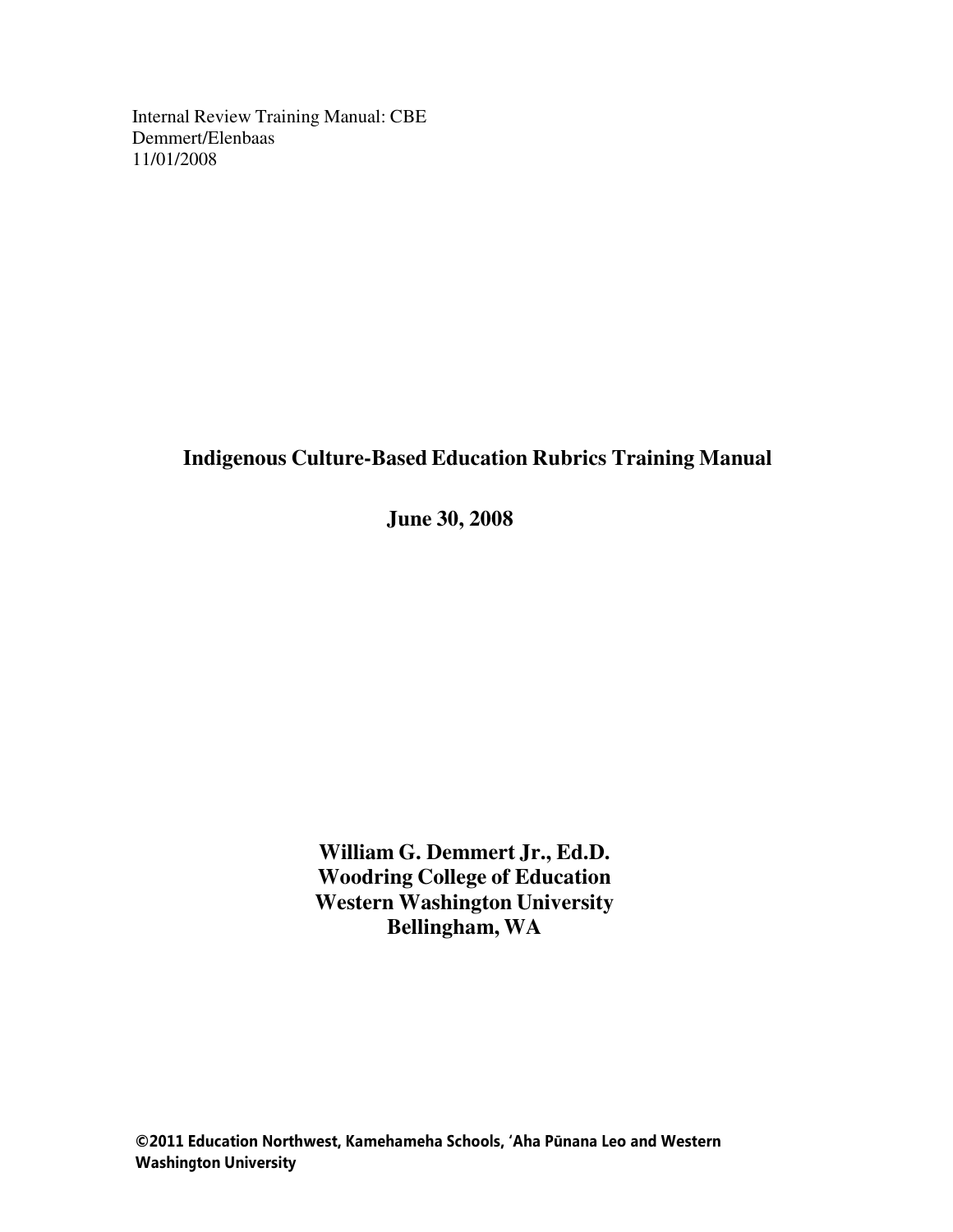# **Major Contributors**

**R. Soleste Hilberg University of California, Santa Cruz, CA**

> **N**ā**maka Rawlins** ʻ**Aha P**ū**nana Leo, Inc., Hilo, HI**

**Kauanoe Kaman**ā **N**ā**wah**ī**okalani**ʻō**pu**ʻ**u, Hilo, HI**

**Kristen French, Ed.D. Woodring College of Education Western Washington University Bellingham, WA**

> **Florian Tom Johnson Rough Rock Demonstration School Rough Rock, AZ**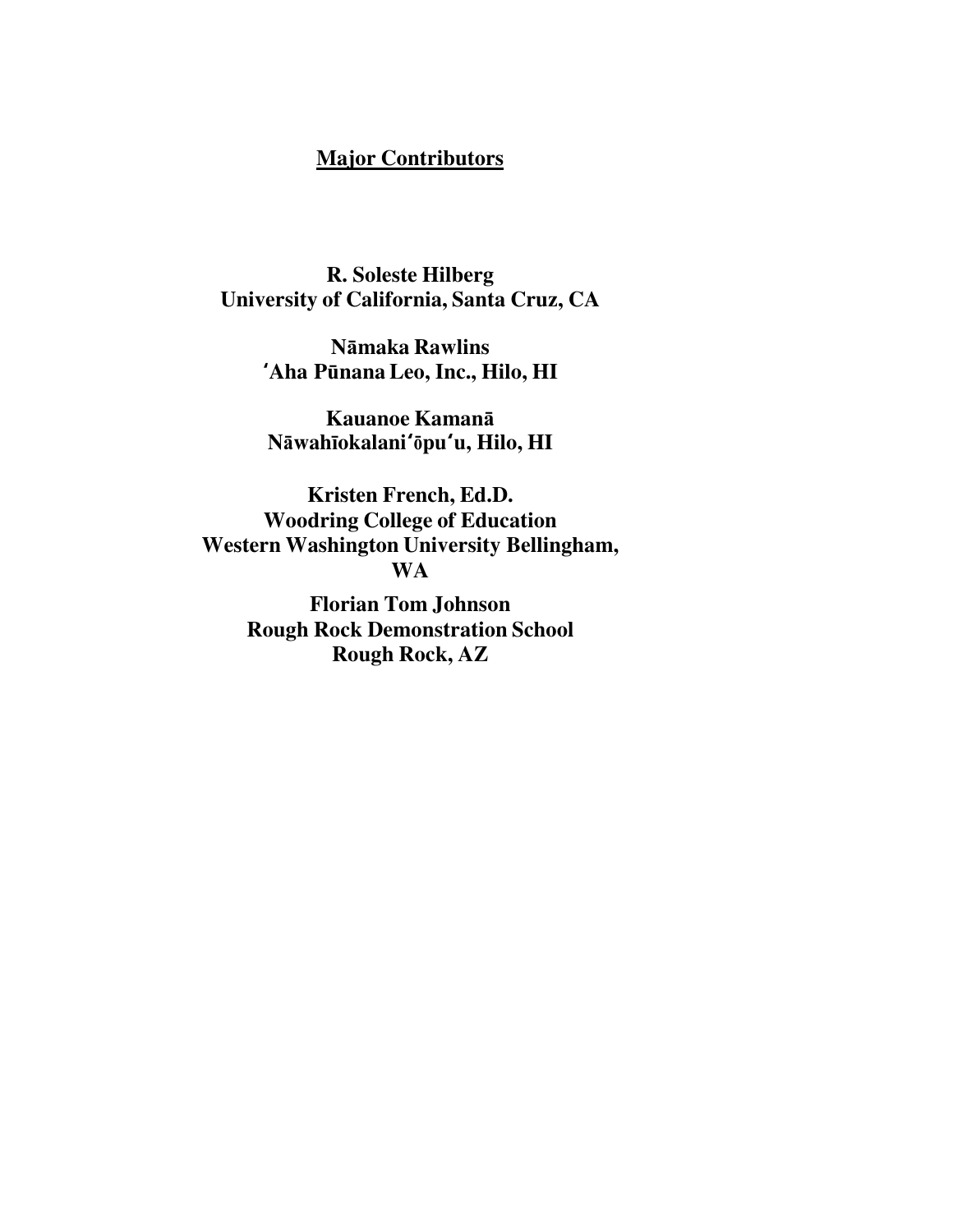#### **Acknowledgements**

Funding for the development of this training manual comes directly from the Kamehameha Schools, one of the partners in a research project designed to monitor the academic progress of Native American (American Indian, Alaska Native, and Native Hawaiian) students. Each program partner incorporates the development of indigenous languages and a culturally based education program as the basic component of their overall school curriculum.

The school partners include the 'Aha Pūnana Leo (Nāwahīokalani'ōpu'u), Hilo, HI; the Lower Kuskokwim School District (LKSD), Bethel, AK; the Tséhootsooí Diné Bi'ólta' (Navajo Language School in between the Meadows), Window Rock, AZ; the Niigaane Bugonaygeshig School, Bena, MN; the Piegan Institute, Inc., Three Rivers, MT; and Tulalip Elementary School, Marysville School District, Tulalip Indian Reservation, WA. Institutional partners, in addition to Western Washington University and the Kamehameha Schools, include the Northwest Regional Educational Laboratory (NWREL), Portland, OR; the Center for Research on Education, Diversity, and Excellence (CREDE), University of California, Berkeley; the Educational Testing Service (ETS), Princeton, NJ; the National Indian School Board Association (NISBA), Polson, MT; Arizona State University, Tempe, AZ; the Office of the Superintendent of Public Instruction, Olympia, WA; and the Haskins Laboratories, New Haven, CT.

Individuals from the school consortium and from the organizational institutions have each made significant contributions to the culturally based education rubric and the training manual.<sup>1</sup> As the chair for this research partnership, I wish to thank each of the individuals who have contributed to the creation of this document and to the individual organizations they represent. I wish to give the 'Aha Punana Leo and the Nawahiokalani'opu'u special thanks for serving as the lead program partners in the development and testing of this CBE Rubric and training manual. Finally, I wish to thank the Woodring College of Education for supporting the organization of this partnership and for promoting the work that has been undertaken as part of this research and school improvement project.

William G. Demmert Jr., Ed.D Woodring College of Education Western Washington University Bellingham, WA 98225

1These individuals include Nita Rearden, Florian Johnson, Roland Tharp, David Beaulieu, Kim Yap, Shawn Kana'iaupuni, and Pila Wilson.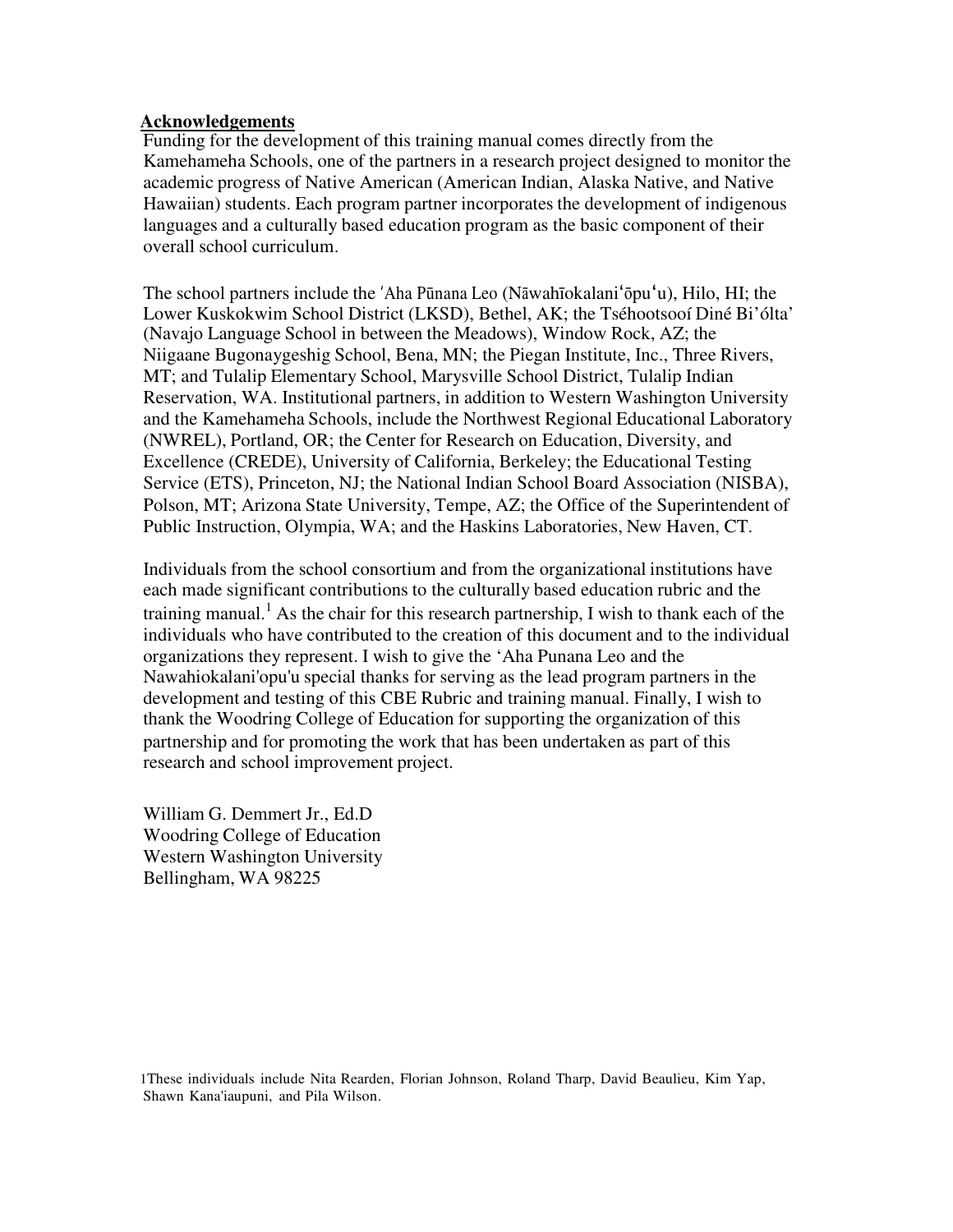## **Table of Contents**

Section I. Introduction

Section II. Review and Discussion of the Purposes of the CBE Rubric (Indigenous Culture-Based Education Continuum)

Section III. Review and Discussion of each Dimension and the Different Levels Included in the Different Dimensions (using the Indigenous Culture-Based Education Continuum Document)

Section IV. Review and Discussion of the Graph to be used in Displaying the Different Dimensions and Levels of Culturally Based Education in the Program Site

Section V. Rubric Rating Protocol (Rating and Scoring Strategies)

Section VI. Culturally Based Education Scoring Sheet and Graph

Section VII. CREDE Standards Performance Continuum for Professional Development

Section VIII. Reference Materials Cited

Attachment I: Indigenous Culture-Based Education Rubric Protocol

Attachment II: Culture-Based Education Rubric Rating Form

Attachment III: CREDE Standards Performance Continuum for Professional Development

Attachment IV: CREDE Standards Performance Continuum for Professional Development Rating Form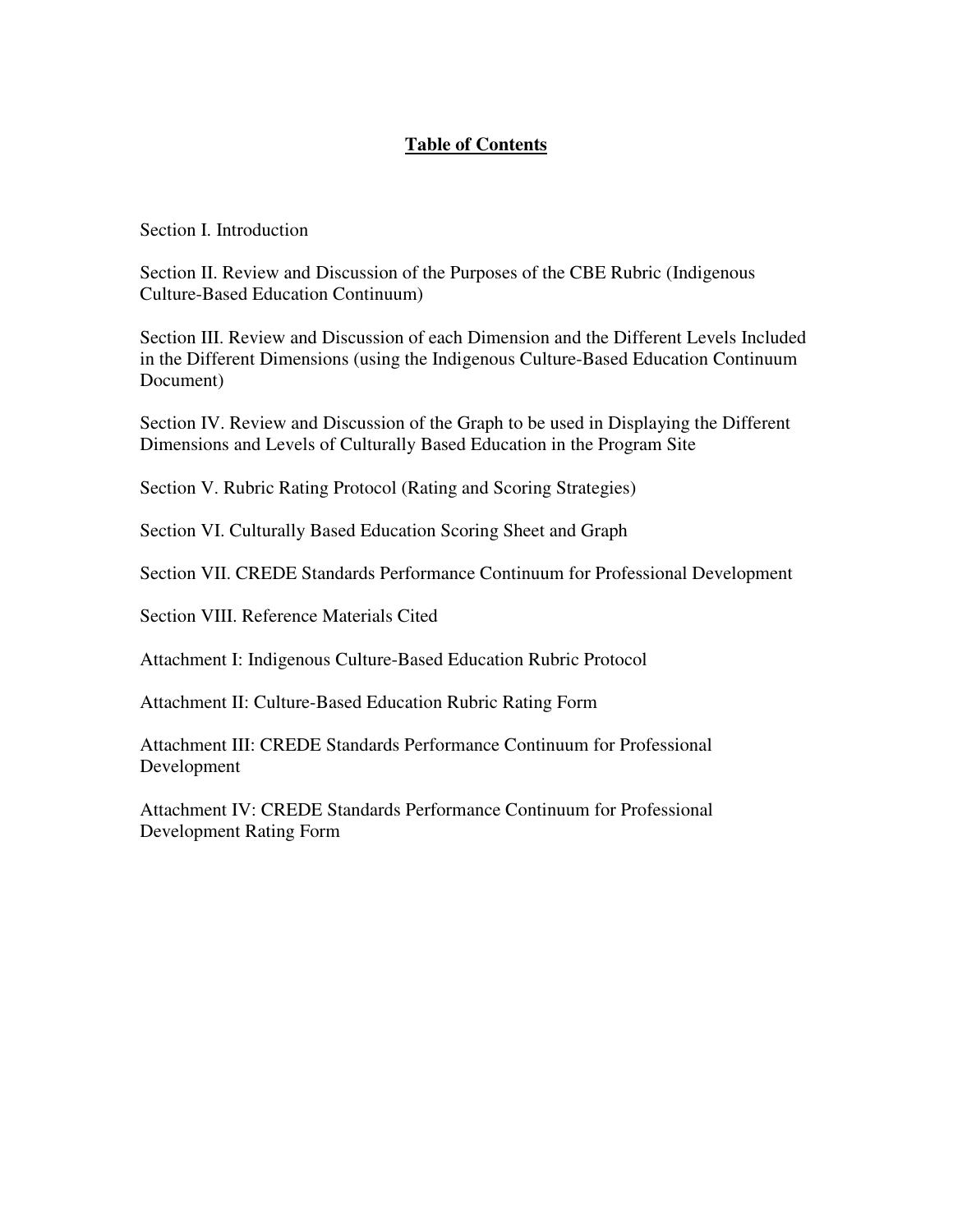## **I. Introduction**

This document is organized to provide training and basic information for use of the *Indigenous Culture-Based Education Rubric Protocol,* which was specifically developed to measure Culturally Based Education (CBE) program levels in the partner schools. Each of these schools focus on the use and teaching of an indigenous language in a culturally based education environment.

The instrument to be used for measuring the level of CBE in a school is referred to as an *Indigenous Culture-Based Education Continuum.* This continuum was formulated in response to the Northwest Regional Educational Laboratory (NWREL) report on the influences of culturally based education on academic performance by Demmert  $\&$ Towner (2003). The NWREL report identifies six critical elements of culturally based education programs. Based on the partner programs, these elements were selected from a careful review of the following: (1) two sets of culturally based education standards, developed by Alaska and Hawaii respectively; (2) a review of the research literature by Demmert (2001); and (3) a formal review of each partner program by the Northwest Regional Educational Laboratory (NWREL, 2006). There is a direct relationship between the six critical elements and the final CBE Continuum (revised to consolidate similar elements, as well as expanded to include an assessment dimension).

- Recognition and use of Native American (American Indian, Alaska Native, Native Hawaiian) languages (either bilingually or as a first or second language).
- Pedagogy that stresses traditional cultural characteristics and adult-child interactions as the starting place for education (mores that are currently practiced in the community, and which may differ from community to community).
- Pedagogy in which teaching strategies are congruent with the traditional culture as well as with contemporary ways of knowing and learning (opportunities to observe, opportunities to practice, and opportunities to demonstrate skills).
- Curriculum that is based on traditional culture and recognizes the importance of Native spirituality while placing the education of young children in a contemporary context (e.g., use and understanding of the visual arts, legends, oral histories, and fundamental beliefs of the community).
- Strong Native community participation (including parents, elders, other community resources) in educating children and in the planning and operation of school activities.
- Knowledge and use of the social and political mores of the community.

This instrument enables the partners to measure the level of their culturally based education program; identify and set goals for advancing CBE levels; and finally, to begin to identify relationships between the level of CBE, student academic performance, and the general well-being of students.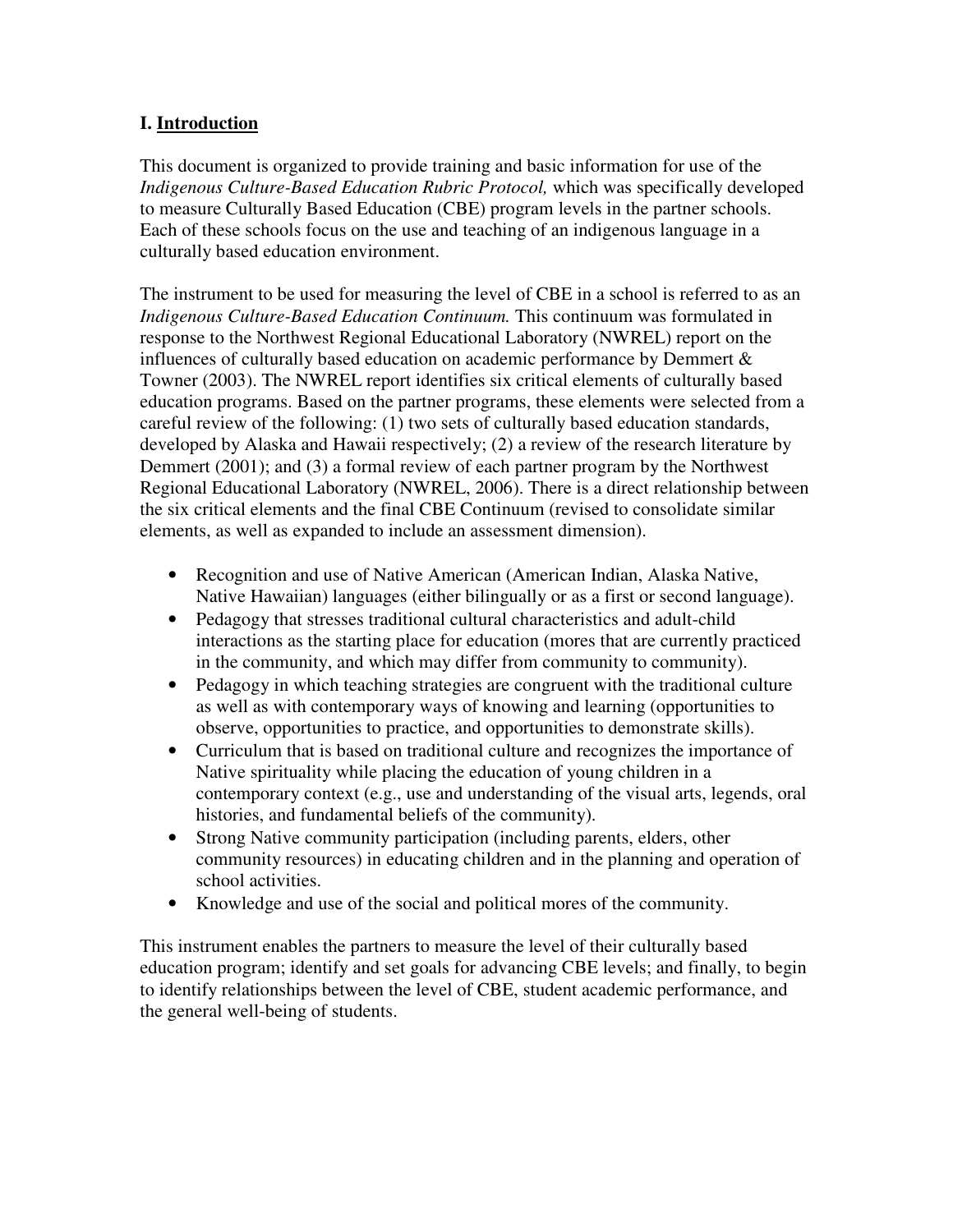A Project Review Committee<sup>1</sup> has been established to oversee the scoring and analysis of the information gathered from each program site. This Review Committee will also monitor the process for quality control and for addressing validity and reliability issues.

#### **II. Review and Discussion of the Purposes of the CBE Rubric (Indigenous Culture-Based Education: Five Rubrics Continuum)**

The intended purpose of the CBE Continuum is to determine the level of CBE as defined by the dimensions provided in the Continuum inventory.

The general hypothesis underlying the use of this measurement is that there is a direct relationship between the levels of culturally based education and motivation, sociocultural development, and levels of academic performance among indigenous students (Demmert & Towner, 2003).

Question & Answer Session: This section is to be used by persons being trained for writing down questions or comments.

| 1. |                             |
|----|-----------------------------|
|    | 2. $\overline{\phantom{a}}$ |
|    |                             |
|    |                             |
|    | 5.                          |

<sup>&</sup>lt;sup>1</sup> The Project Review Committee is chaired by William Demmert and includes representation from the NWREL, CREDE, and a representative appointed from one of the Program Partners.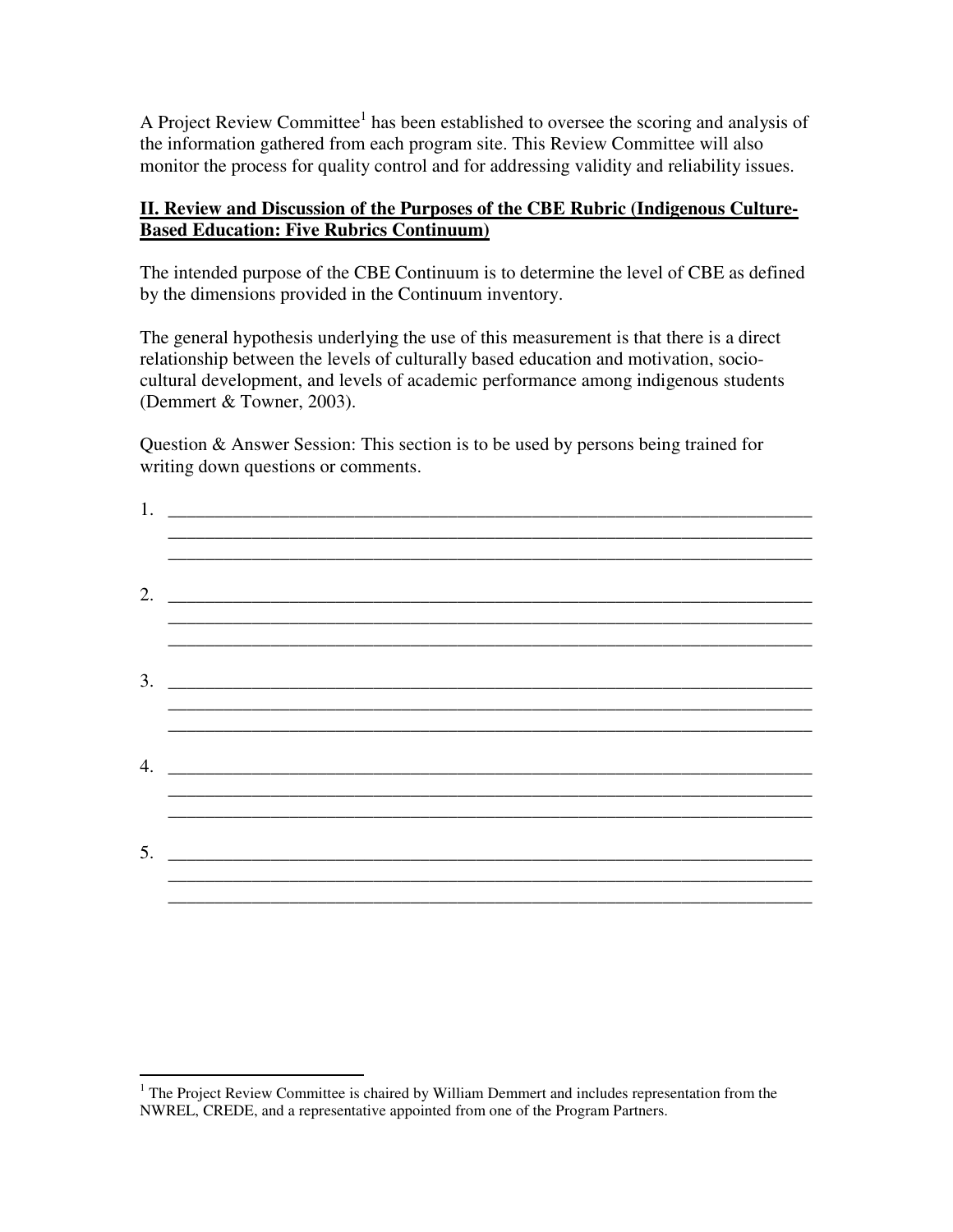#### III. Review and Discussion of each Dimension and the Different Levels Included in the Different Rubrics (see attachment 1)

- Culturally Based Indigenous Language Use
- Culturally Based Pedagogy
- Culturally Based Curriculum
- Culturally Based Patterns of Participation in Leadership and Decision-Making
- Culturally Based Methods of Assessing Student Performance

Question & Answer Session: This section is to be used by persons being trained for writing down questions or comments.

| $7.$ $\overline{\phantom{a}}$ |
|-------------------------------|
|                               |
| 8.                            |
|                               |
|                               |
| $9.$ $\overline{\phantom{a}}$ |
|                               |
|                               |
| 10.                           |
|                               |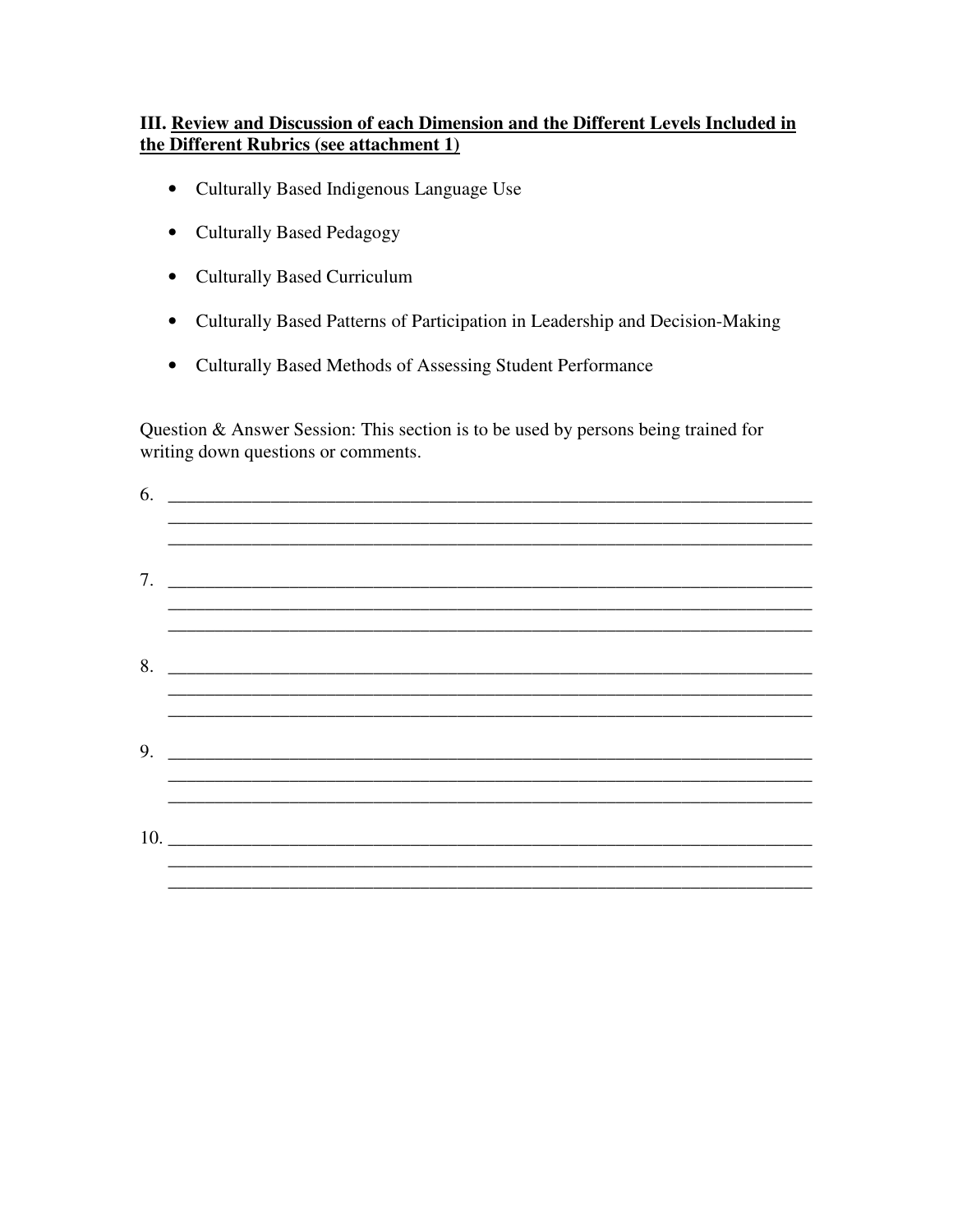#### **IV. Review and Discussion of the Graph to be used in Displaying the Different Dimensions and Levels of Culturally Based Education in the Program Site**

The following is a sample of a hypothetical set of scores.



#### **V. Internal Rubric Rating Protocol (Rating and Scoring Strategies)**

Each instructor in the school will rate her or himself on the dimensions proved under each rubric. Each rater will score the dimensions using a scale of 1–4 as presented in the following *Culturally Based Education Scoring Sheet and Graph*, using the different description for each Rubric level being rated. Once the scores are determined, all of the raters will meet and compare their individual scores for the different dimensions. If there is a difference in scores between the raters, the differences will be noted and discussed, and a decision will be made regarding which of the scores most accurately represents the dimension level for the school as a whole. The agreed upon score(s) will then be posted and represented on the bar graph.

The *Rating & Definition of Each Dimension* section has a place to score each dimension, a place to describe the local program dimension being scored, and a checklist of exemplars to help determine the score. Additions to the exemplar check list may be presented in the space provided for the description of the different program dimensions.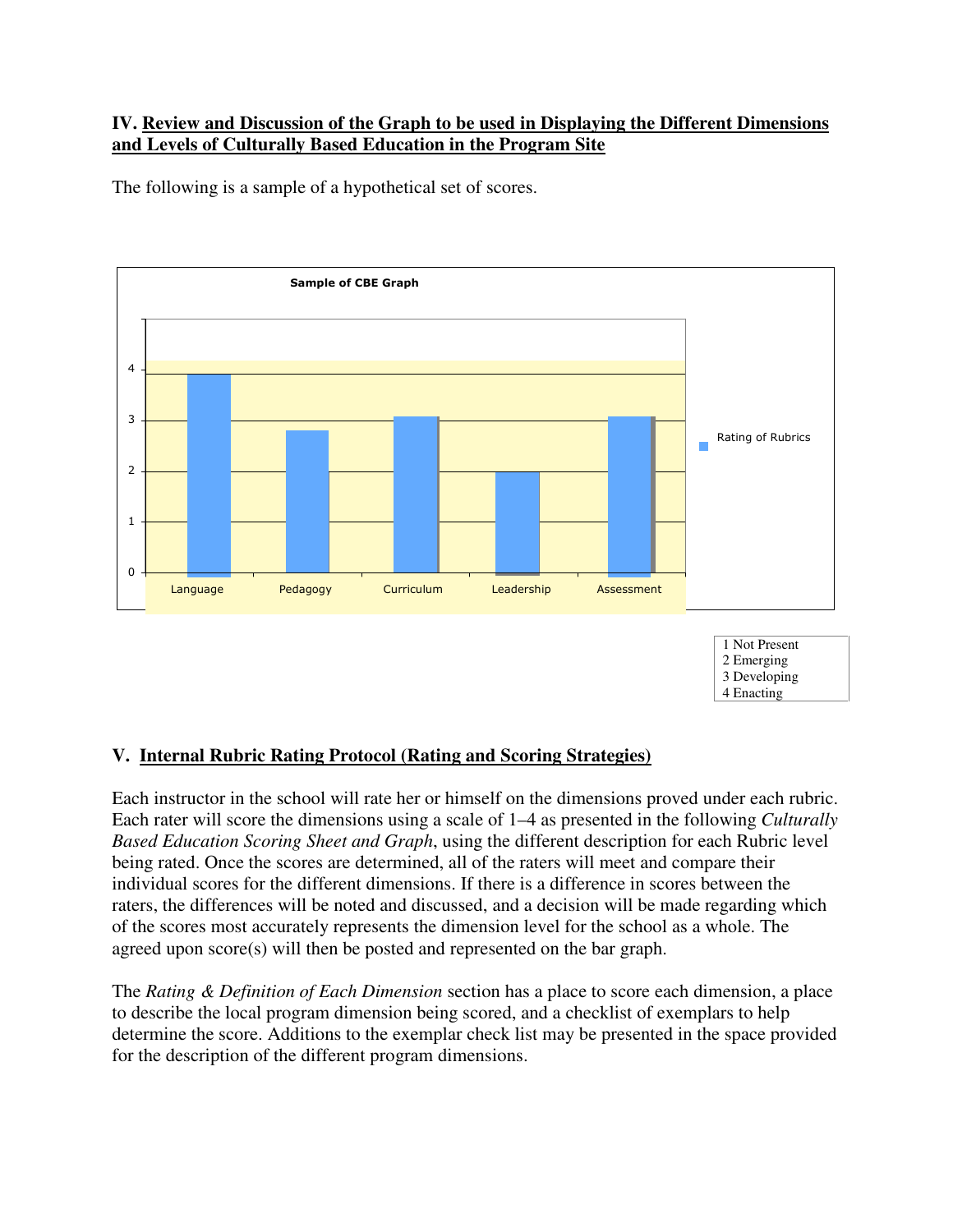The intended purpose of the Indigenous Culture-Based Education: Five Rubrics Continuum is to determine the level of culturally based education as defined by the dimensions provided in the Continuum. Ratings for the culture-based education rubric are determined through a combination of the following: (a) individual assessment by each instructor of his or her teaching and classroom activities, (b) informal interviews with ancillary school and program personnel by a school appointed interviewer, and (c) examination of artifacts, such as vision and mission statements, curricula syllabi, synapses of a school improvement plan, and student work products by the appointed school interviewer.

Prior to initiating the review of the culturally based education program, the CBE survey trainer will present the purposes and process to be followed to the teachers, administrators, and ancillary school personnel. Where the participant numbers are small  $(5 - 20$  persons) all participants will be trained as a group. Where the participant numbers are large (over 20) the groups will be divided by grade and review their scores through each group. A representative for each group will then work with the CBE survey trainer to determine the total institutional scores. If the group or groups are not able to reach a consensus on the scores then personnel my vote on the scores to be included for the internal assessment and in either case be recorded.

*CBE Trainer Presentation to Program and School Personnel.* Meet with the Principal of the school (or a designee), teachers, and other ancillary school personnel to discuss the process for conducting the individual assessment of the CBE rubrics. Discuss suggested internal review protocols, and establish protocols for posting and reporting information.

*Administration, Teacher, and Ancillary School Personnel.* Work independently to complete survey of CBE and interact with CBE trainer if questions surface that affect a persons' ability to arrive at a score or if something in the rubric or rating levels are unclear. Review agreed upon protocols for posting and reporting information where necessary.

Once each of the participants have completed the self-ratings the CBE trainer with work with the group, or groups, to discuss and finalize the reviewed and determine the institutional score. If there is a difference in scores, the group or groups will work on reaching a consensus on the score that most accurately represents the dimension level and will present the agreed upon scores for posting (using the bar graph model presented in the scoring attachment). The scoring instruments shall be adjusted and present a rationale for the adjusted score.

Question & Answer Session: This section is to be used by persons being trained for writing down questions or comments.

|               | <u> 1980 - Johann John Stone, markin film yn y brenin y brenin y brenin y brenin y brenin y brenin y brenin y br</u> |  |
|---------------|----------------------------------------------------------------------------------------------------------------------|--|
|               |                                                                                                                      |  |
|               |                                                                                                                      |  |
|               |                                                                                                                      |  |
|               |                                                                                                                      |  |
| $\mathcal{D}$ |                                                                                                                      |  |
|               |                                                                                                                      |  |
|               |                                                                                                                      |  |
|               |                                                                                                                      |  |
|               |                                                                                                                      |  |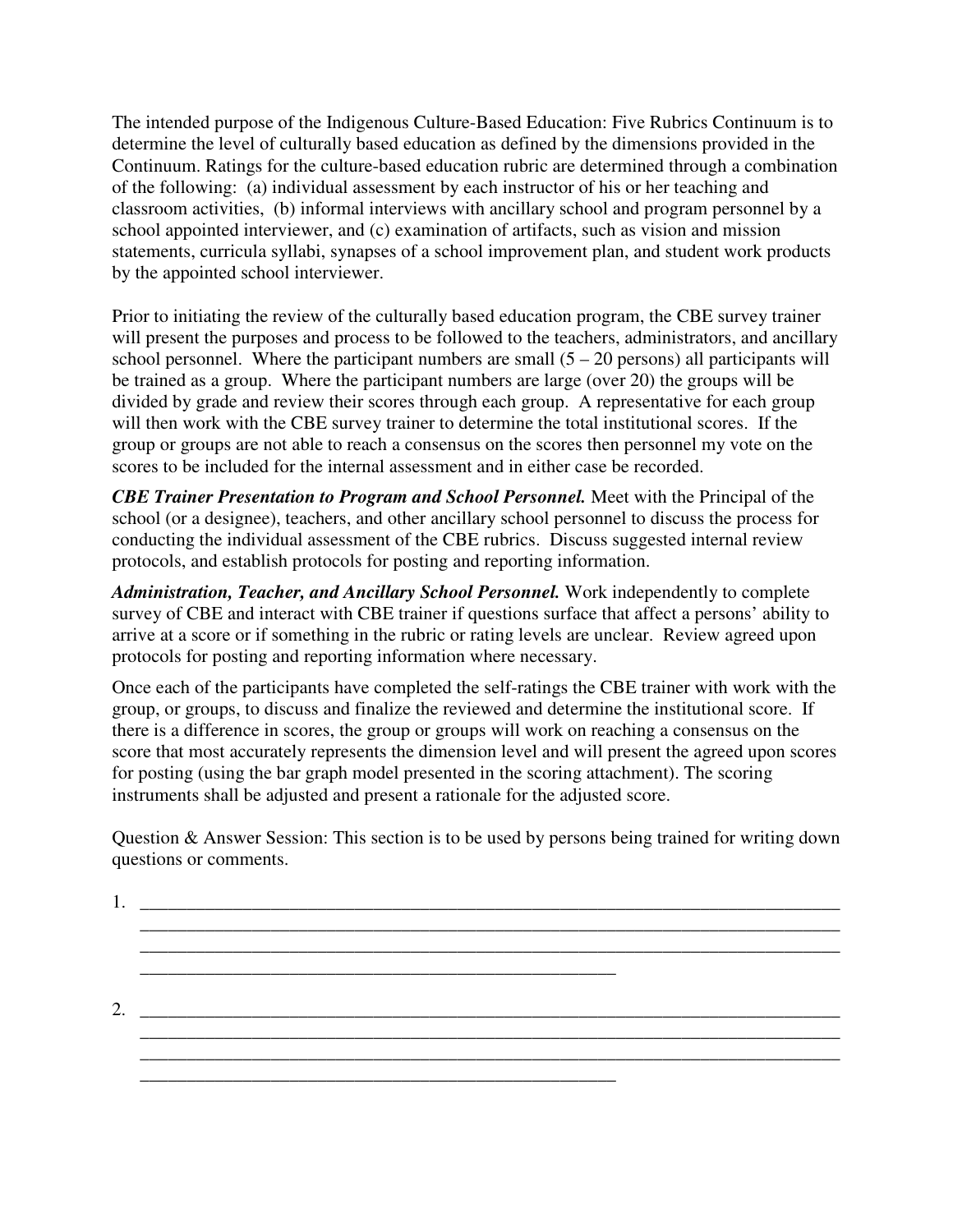| 3. | <u> 1980 - John Stein, mars and de Britain and de Britain and de Britain and de Britain and de Britain and de Br</u> |  |
|----|----------------------------------------------------------------------------------------------------------------------|--|
|    |                                                                                                                      |  |
|    |                                                                                                                      |  |
| 4. |                                                                                                                      |  |
|    |                                                                                                                      |  |
|    |                                                                                                                      |  |
| 5. |                                                                                                                      |  |
|    |                                                                                                                      |  |
|    |                                                                                                                      |  |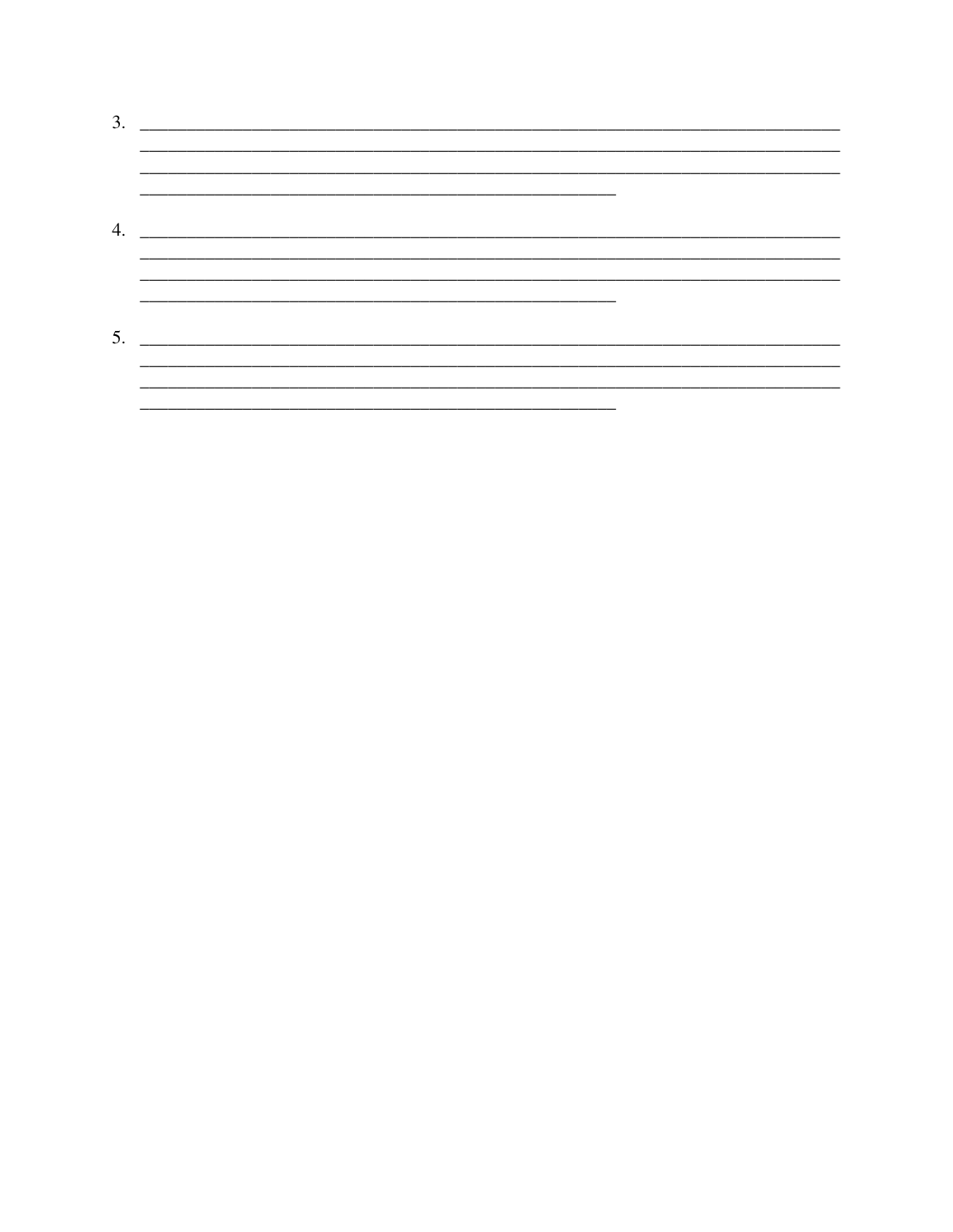#### **VI. Culturally Based Education Scoring Sheet and Graph**

#### **Rubric:** *Description of Culturally Based Education*

**A. Five Dimensions (***For each dimension, there are four different levels of implementation 4-1)***:** 

- 1. Language
- 2. Pedagogy
- 3. Curriculum
- 4. Leadership
- 5. Assessment

Scoring Sheets for Rating of Each Dimension (see attachment II)

*Rating Graph For:***\_\_\_\_\_\_\_\_\_\_\_\_\_\_\_\_\_\_\_***Date:***\_\_\_\_\_\_\_\_\_\_\_\_\_\_\_\_\_\_\_\_**



| 1 Not Present |  |
|---------------|--|
| 2 Emerging    |  |
| 3 Developing  |  |
| 4 Enacting    |  |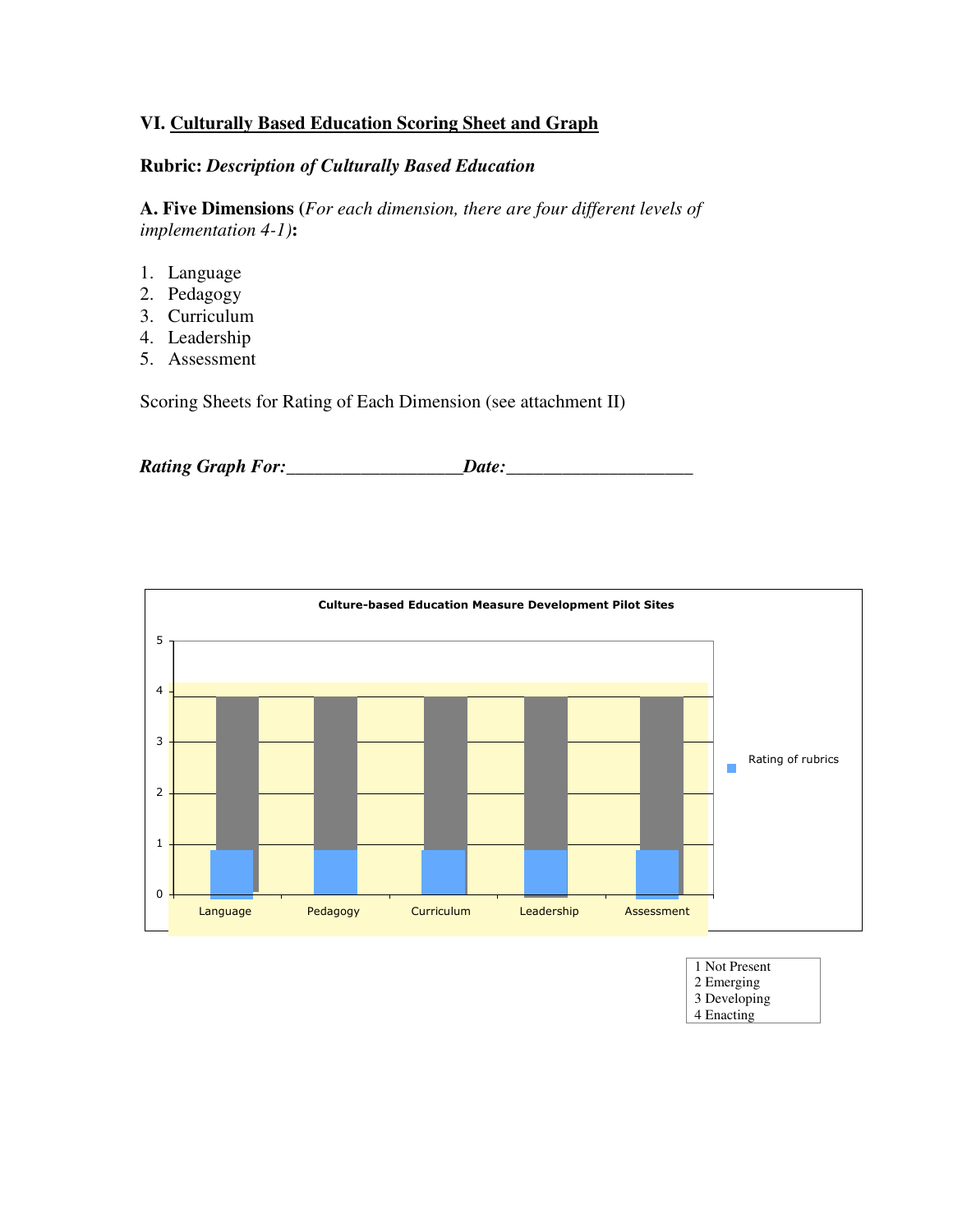## **VII. CREDE Standards Performance Continuum for Professional Development (see attachment III & IV)**

1. Joint Productive Activity: Teacher and Students Producing Together

2. Language & Literacy Development: Developing Language and Literacy Across the Curriculum

3. Contextualization: Making Meaning, Connecting School to Students' Lives

- 4. Challenging Activities: Teaching Complex Thinking
- 5. Instructional Conversation: Teaching Through Conversation
- 6. Modeling: Learning Through Observation
- 7. Student Directed Activity: Encourage Student Encourage Decision Making

## **TEACHING AND LEARNING CREDE'S STANDARDS FOR EFFECTIVE PEDAGOGY:**

*CBE Trainer Presentation to Program and School Personnel.* Meet with the Principal of the school (or a designee), teachers, and other ancillary school personnel to discuss the process for conducting the individual assessment of the CREDE rubrics. Discuss suggested internal review protocols, and establish protocols for posting and reporting information.

*Administration, Teacher, and Ancillary School Personnel.* Work independently to complete survey of the CREDE Rubrics and interact with CBE trainer if questions surface that affect a persons' ability to arrive at a score or if something in the rubric or rating levels are unclear. Review agreed upon protocols for posting and reporting information where necessary.

Once each of the participants have completed the self-ratings the CBE trainer with work with the group, or groups, to discuss and finalize the reviewed and determine the institutional scores for each rubric. If there is a difference in scores, the group or groups will work on reaching a consensus on the score that most accurately represents the dimension level and will present the agreed upon scores for posting (using the bar graph model presented in the scoring attachment). The scoring instruments shall be adjusted and present a rationale for the adjusted score.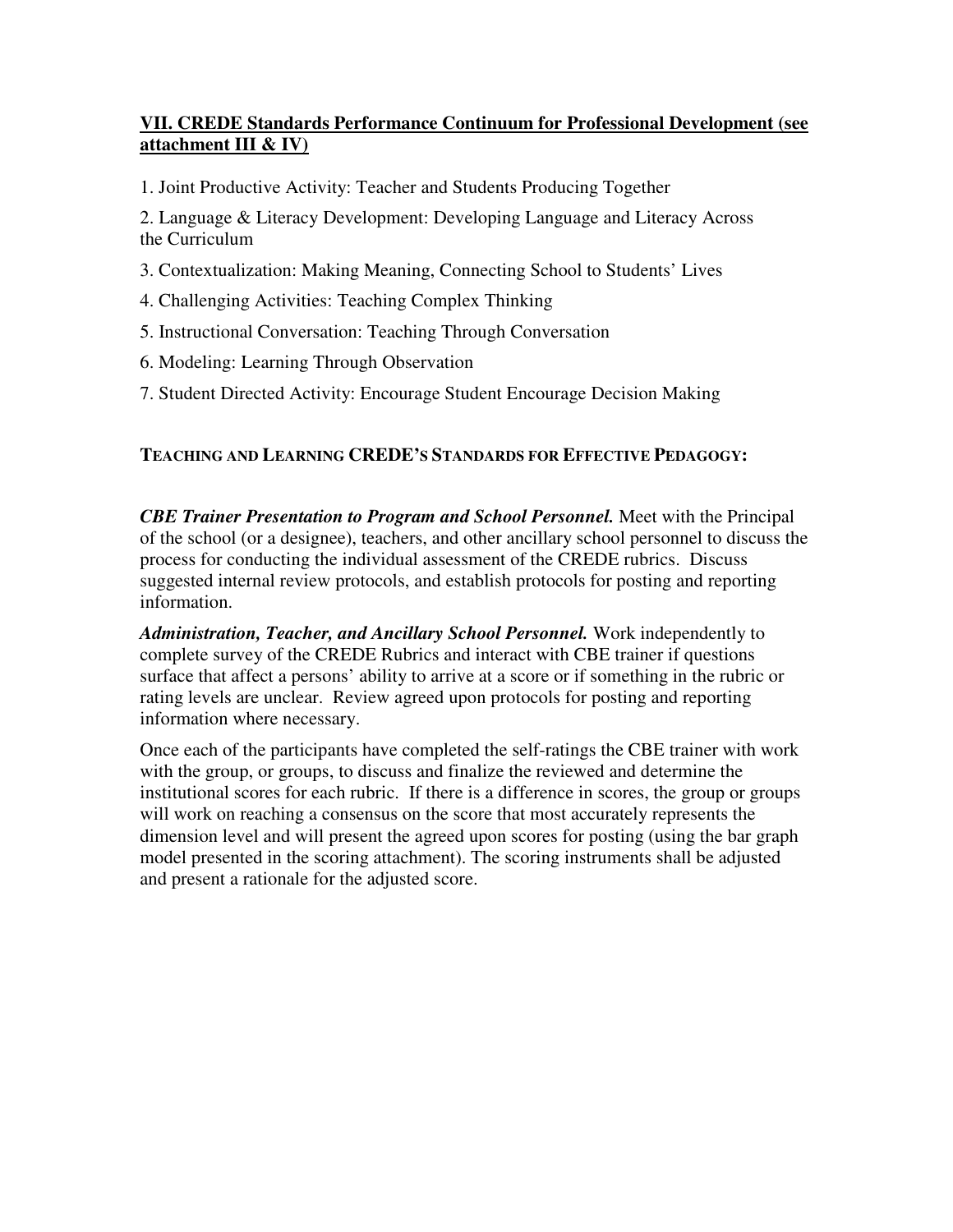**General CBE Rubric Questions:** Describe important aspects of your program not represented in the four dimensions of this rubric.

1. Do the four levels for the Language dimension provide an adequate description of the development of your program, including where you hope to take the program in the future? Please describe important aspects of your program not represented by the Language dimension.

\_\_\_\_\_\_\_\_\_\_\_\_\_\_\_\_\_\_\_\_\_\_\_\_\_\_\_\_\_\_\_\_\_\_\_\_\_\_\_\_\_\_\_\_\_\_\_\_\_\_\_\_\_\_\_\_\_\_\_\_\_\_\_\_\_\_\_\_\_\_\_\_ \_\_\_\_\_\_\_\_\_\_\_\_\_\_\_\_\_\_\_\_\_\_\_\_\_\_\_\_\_\_\_\_\_\_\_\_\_\_\_\_\_\_\_\_\_\_\_\_\_\_\_\_\_\_\_\_\_\_\_\_\_\_\_\_\_\_\_\_\_\_\_\_  $\mathcal{L}_\mathcal{L} = \{ \mathcal{L}_\mathcal{L} = \{ \mathcal{L}_\mathcal{L} = \{ \mathcal{L}_\mathcal{L} = \{ \mathcal{L}_\mathcal{L} = \{ \mathcal{L}_\mathcal{L} = \{ \mathcal{L}_\mathcal{L} = \{ \mathcal{L}_\mathcal{L} = \{ \mathcal{L}_\mathcal{L} = \{ \mathcal{L}_\mathcal{L} = \{ \mathcal{L}_\mathcal{L} = \{ \mathcal{L}_\mathcal{L} = \{ \mathcal{L}_\mathcal{L} = \{ \mathcal{L}_\mathcal{L} = \{ \mathcal{L}_\mathcal{$ \_\_\_\_\_\_\_\_\_\_\_\_\_\_\_\_\_\_\_\_\_\_\_\_\_\_\_\_\_\_\_\_\_\_\_\_\_\_\_\_\_\_\_\_\_\_\_\_\_\_\_\_\_\_\_\_\_\_\_\_\_\_\_\_\_\_\_\_\_\_\_\_ \_\_\_\_\_\_\_\_\_\_\_\_\_\_\_\_\_\_\_\_\_\_\_\_\_\_\_\_\_\_\_\_\_\_\_\_\_\_\_\_\_\_\_\_\_\_\_\_\_\_\_\_\_\_\_\_\_\_\_\_\_\_\_\_\_\_\_\_\_\_\_

2. Do the four levels for the Pedagogy dimension provide an adequate description of the development of your program, including where you hope to take the program in the future? Please describe important aspects of your program not represented by the Pedagogy dimension.

\_\_\_\_\_\_\_\_\_\_\_\_\_\_\_\_\_\_\_\_\_\_\_\_\_\_\_\_\_\_\_\_\_\_\_\_\_\_\_\_\_\_\_\_\_\_\_\_\_\_\_\_\_\_\_\_\_\_\_\_\_\_\_\_\_\_\_\_\_\_\_\_ \_\_\_\_\_\_\_\_\_\_\_\_\_\_\_\_\_\_\_\_\_\_\_\_\_\_\_\_\_\_\_\_\_\_\_\_\_\_\_\_\_\_\_\_\_\_\_\_\_\_\_\_\_\_\_\_\_\_\_\_\_\_\_\_\_\_\_\_\_\_\_\_

\_\_\_\_\_\_\_\_\_\_\_\_\_\_\_\_\_\_\_\_\_\_\_\_\_\_\_\_\_\_\_\_\_\_\_\_\_\_\_\_\_\_\_\_\_\_\_\_\_\_\_\_\_\_\_\_\_\_\_\_\_\_\_\_\_\_\_\_\_\_\_\_

\_\_\_\_\_\_\_\_\_\_\_\_\_\_\_\_\_\_\_\_\_\_\_\_\_\_\_\_\_\_\_\_\_\_\_\_\_\_\_\_\_\_\_\_\_\_\_\_\_\_\_\_\_\_\_\_\_\_\_\_\_\_\_\_\_\_\_\_\_\_\_\_

 $\_$  ,  $\_$  ,  $\_$  ,  $\_$  ,  $\_$  ,  $\_$  ,  $\_$  ,  $\_$  ,  $\_$  ,  $\_$  ,  $\_$  ,  $\_$  ,  $\_$  ,  $\_$  ,  $\_$  ,  $\_$  ,  $\_$  ,  $\_$  ,  $\_$  ,  $\_$ 

3. Do the four levels for the Curriculum dimension provide an adequate description of the development of your program, including where you hope to take the program in the future? Please describe important aspects of your program not represented by the Curriculum dimension.

\_\_\_\_\_\_\_\_\_\_\_\_\_\_\_\_\_\_\_\_\_\_\_\_\_\_\_\_\_\_\_\_\_\_\_\_\_\_\_\_\_\_\_\_\_\_\_\_\_\_\_\_\_\_\_\_\_\_\_\_\_\_\_\_\_\_\_\_\_\_\_\_

4. Do the four levels for the Leadership and Decision Making dimension provide an adequate description of the development of your program, including where you hope to take the program in the future? Please describe important aspects of your program not represented by the Leadership and Decision Making dimension.

\_\_\_\_\_\_\_\_\_\_\_\_\_\_\_\_\_\_\_\_\_\_\_\_\_\_\_\_\_\_\_\_\_\_\_\_\_\_\_\_\_\_\_\_\_\_\_\_\_\_\_\_\_\_\_\_\_\_\_\_\_\_\_\_\_\_\_\_\_\_\_\_

\_\_\_\_\_\_\_\_\_\_\_\_\_\_\_\_\_\_\_\_\_\_\_\_\_\_\_\_\_\_\_\_\_\_\_\_\_\_\_\_\_\_\_\_\_\_\_\_\_\_\_\_\_\_\_\_\_\_\_\_\_\_\_\_\_\_\_\_\_\_\_\_  $\overline{\phantom{a}}$  , and the set of the set of the set of the set of the set of the set of the set of the set of the set of the set of the set of the set of the set of the set of the set of the set of the set of the set of the s

 $\overline{a_1}$  ,  $\overline{a_2}$  ,  $\overline{a_3}$  ,  $\overline{a_4}$  ,  $\overline{a_5}$  ,  $\overline{a_6}$  ,  $\overline{a_7}$  ,  $\overline{a_8}$  ,  $\overline{a_9}$  ,  $\overline{a_9}$  ,  $\overline{a_9}$  ,  $\overline{a_9}$  ,  $\overline{a_9}$  ,  $\overline{a_9}$  ,  $\overline{a_9}$  ,  $\overline{a_9}$  ,  $\overline{a_9}$  ,

<sup>5.</sup> Do the four levels for the Assessment dimension provide an adequate description of the development of your program, including where you hope to take the program in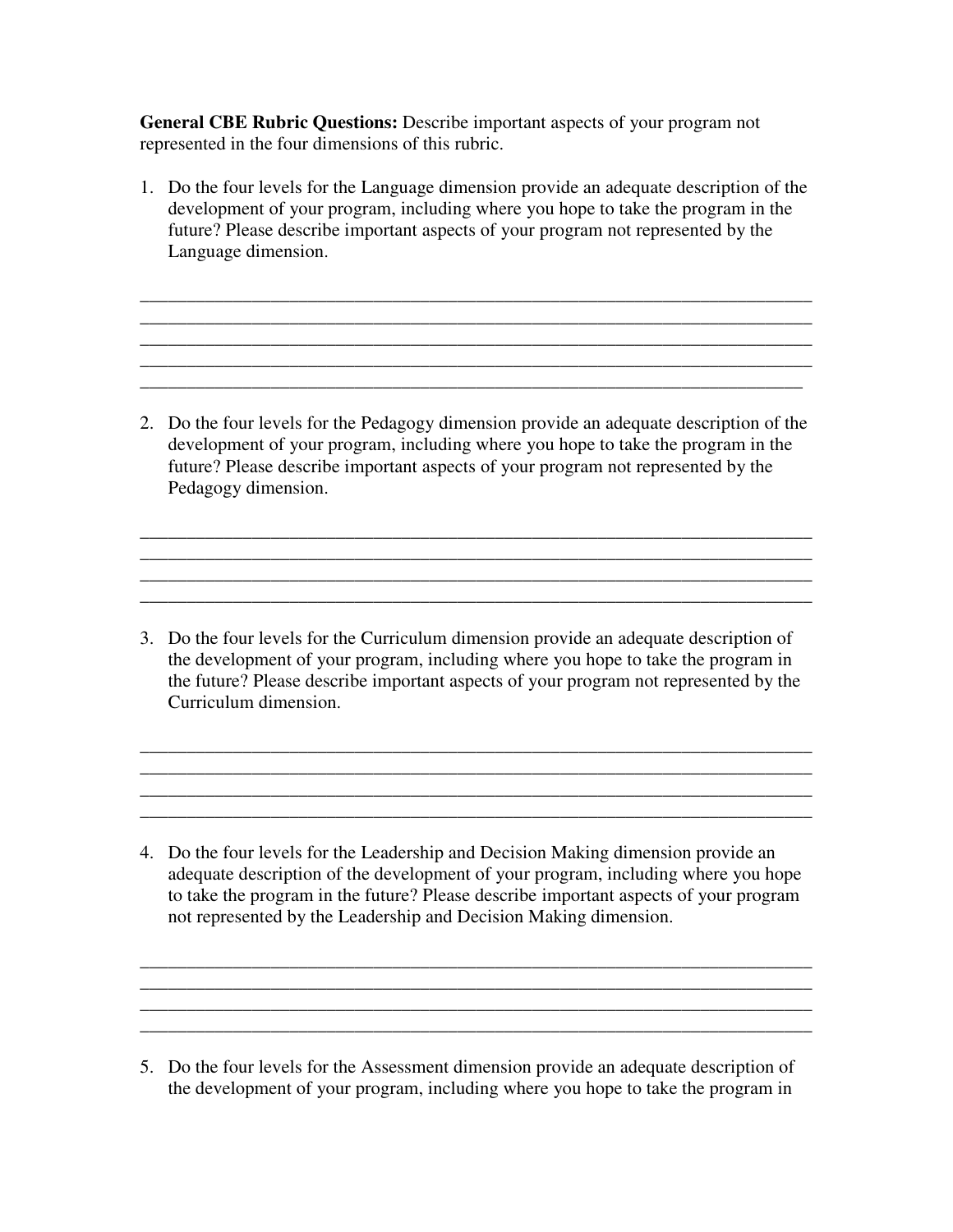the future? Please describe important aspects of your program not represented by the Assessment dimension.

6. Are the five dimensions sufficient to describe your program? What suggestions would you make?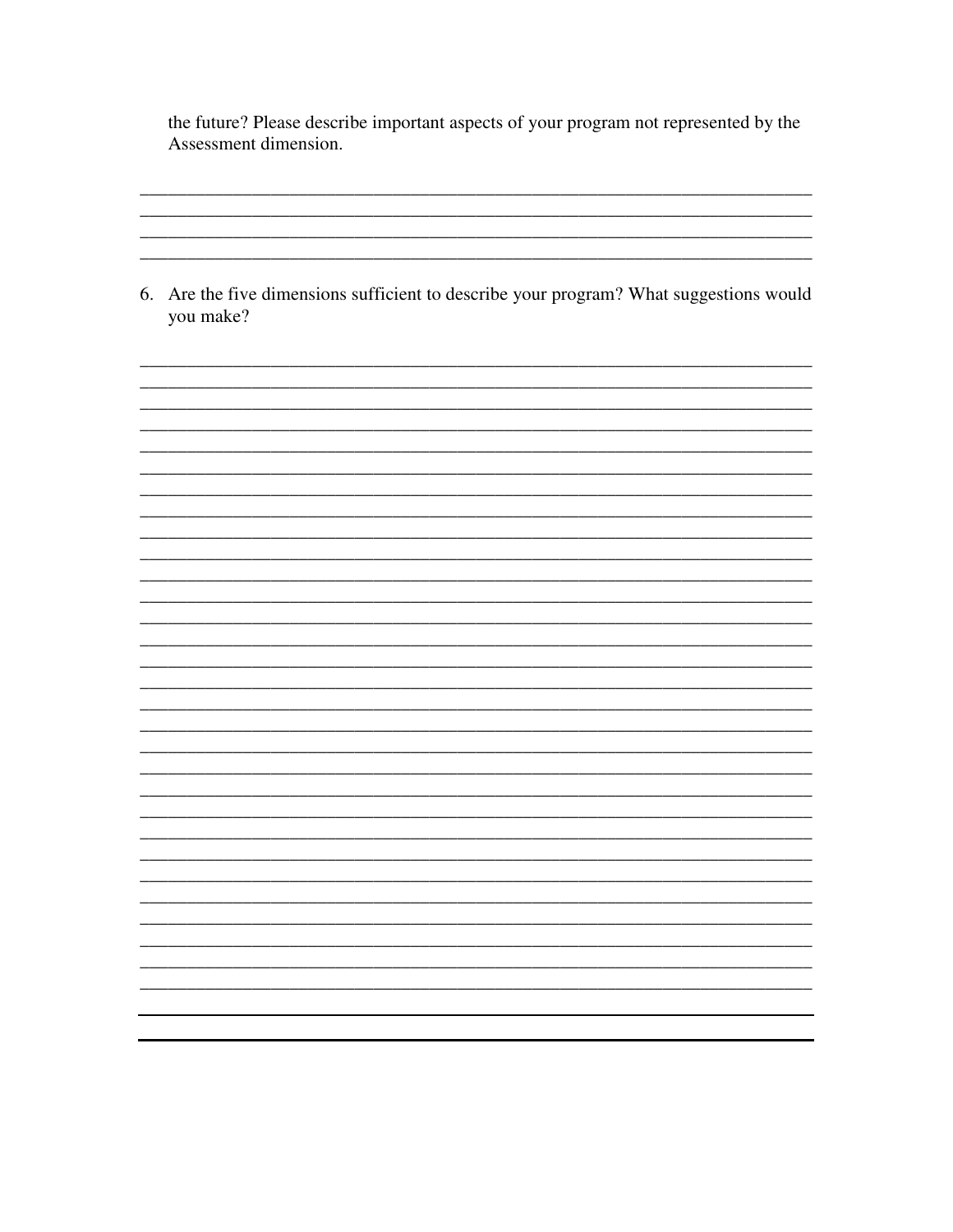#### **VIII. Reference Materials Cited**

- *Alaska Standards for Culturally Responsive Schools.* (1998). http://www.ankn.uaf.edu/publications/culturalstandards.pdf
- Center for Research on Education, Diversity, and Excellence (CREDE). *Standards performance continuum for professional development (pd-spc): Teaching and learning CREDE's standards for effective pedagogy.*
- Demmert, W. G., Jr., (2001). *Improving academic performance among Native American students: A review of the research literature*. ERIC Clearinghouse on Rural Education and Small Schools, Charleston, WV. http://www.eric.ed.gov.
- Demmert, W. G., Jr. & Towner, J. C. (2003). *A review of the research literature on the influences of culturally based education on the academic performance of Native American students.* Northwest Regional Educational Laboratory, Portland, OR. (http://www.nwrel.org/indianed/cbe.pdf).
- Demmert, W. G., Jr., Hilberg, S., Beaulieu, D., Rawlins, N., Tharp, R., Yap, K., et al. (2008). *Indigenous culture-based education continuum*. Western Washington University.
- *Hawai'i Guidelines for Culturally Healthy and Responsive Learning Environments*  (CHARLIE). (2000). http://www.olelo.hawaii.edu/olelo/nhmo.php.
- Northwest Regional Educational Laboratory (NWREL). *A report on findings from focus groups with native language immersion teachers, final report.* (2006). Submitted to the Center for Indian Education, Arizona State University.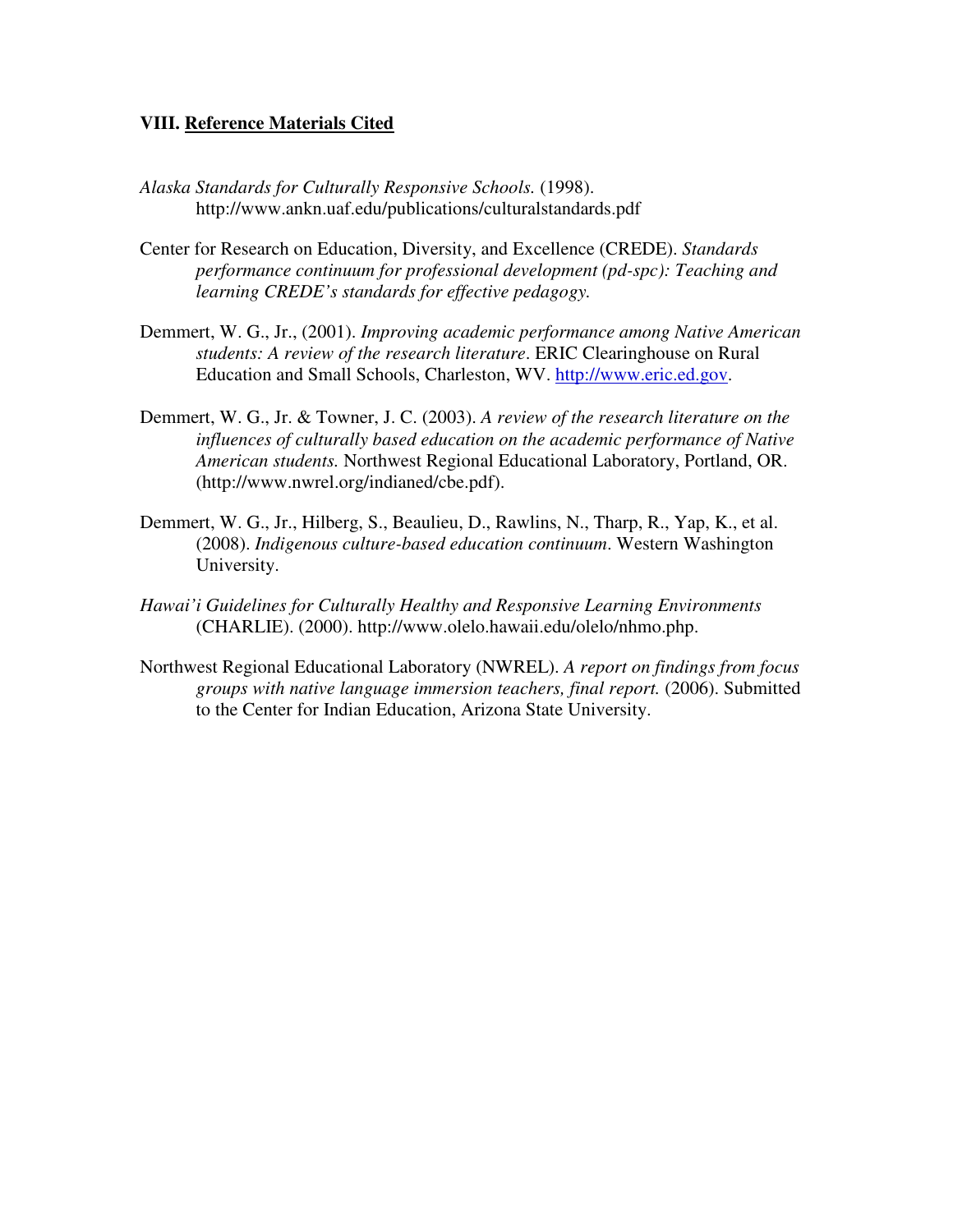# Indigenous Culture-Based Education: Five Rubrics and Exemplars

|                                                                                        | <b>Enacting (Indicators)</b>                                                                                                                                                                                                                                                                                                                                                                                                                                                                                                                                                           | <b>Developing (Indicators)</b>                                                                                                                                                                                                                                                                                                                                                      | <b>Emerging (Indicators)</b>                                                                                                                                                                                                                                                                                                                                                                                   | <b>Not Present</b>                                                                                                                                                                                                                                                                              |
|----------------------------------------------------------------------------------------|----------------------------------------------------------------------------------------------------------------------------------------------------------------------------------------------------------------------------------------------------------------------------------------------------------------------------------------------------------------------------------------------------------------------------------------------------------------------------------------------------------------------------------------------------------------------------------------|-------------------------------------------------------------------------------------------------------------------------------------------------------------------------------------------------------------------------------------------------------------------------------------------------------------------------------------------------------------------------------------|----------------------------------------------------------------------------------------------------------------------------------------------------------------------------------------------------------------------------------------------------------------------------------------------------------------------------------------------------------------------------------------------------------------|-------------------------------------------------------------------------------------------------------------------------------------------------------------------------------------------------------------------------------------------------------------------------------------------------|
| <b>General</b><br><b>Definitions of</b><br>the Rubric<br>Levels                        | Promotes and strengthens the distinctive<br>contemporary as well as traditional<br>linguistic, cultural, spiritual, and social<br>mores of the community.                                                                                                                                                                                                                                                                                                                                                                                                                              | Reflects a planned &<br>coordinated effort toward<br>integration of local community<br>goals and values, which may be<br>partially implemented.                                                                                                                                                                                                                                     | Reflects incidental or<br>partially planned efforts<br>toward integration of local<br>community goals and<br>values.                                                                                                                                                                                                                                                                                           | <b>Reflects</b><br>contemporary social<br>and cultural mores of<br>U.S. schools.                                                                                                                                                                                                                |
| Culturally<br><b>Based</b><br>Indigenous<br>Language Use                               | The Indigenous Language is used as a<br>primary language of instruction across the<br>grades and the curriculum. The program<br>integrates a multilingual approach to<br>learning in ways that promote the distinctive<br>spiritual, cultural, and social mores of the<br>community. The language is used and<br>reinforced in community social and cultural<br>environments                                                                                                                                                                                                           | The Indigenous Language is<br>used as an emerging language of<br>instruction and includes a<br>multilingual approach to<br>learning in ways that support<br>the distinctive spiritual,<br>cultural, and social mores of the<br>community. The community is<br>beginning to recognize the<br>relationships between language<br>development and academic<br>performance.              | Plans are incidental or<br>being developed for the<br>introduction of an<br>Indigenous Language for<br>instruction or as a class in<br>some grades. Indigenous<br>Language may be used<br>informally for<br>communication in<br>classrooms and/or may be<br>used in school ceremonial<br>(song, performance,<br>storytelling) or other non-<br>classroom settings,<br>primarily by adults in the<br>community. | English is used as the<br>language of<br>instruction in all<br>grades with foreign<br>languages taught as a<br>subject. The<br><b>Indigenous Language</b><br>is not used at all in<br>the classroom or<br>school but may be<br>used incidentally or<br>as a Creole in a<br>variety of settings. |
| <b>EXEMPLARS of</b><br><b>Culturally</b><br><b>Based</b><br>Indigenous<br>Language Use | The Indigenous Language is used (a) as a<br>primary language of instruction, (b) in all<br>grades offered, (c) in multiple core content<br>areas and for all regular school and<br>community social activities. Classes are<br>offered for other languages, which may also<br>be used for alternative languages of<br>instruction as part of a comprehensive<br>educational program promoting traditional<br>knowledge and contemporary spiritual,<br>cultural, and social mores of the community<br>in a modern and expanding context. This<br>may include moral concepts and taboos. | Plans have been developed and<br>students, teachers, and staff are<br>beginning to communicate in the<br>Native language for a portion of<br>school and community social<br>and cultural activities.<br>Classroom activity includes an<br>expanding use of vocabularies,<br>introductory knowledge of<br>sentence structure, and<br>knowledge about meaning and<br>origin of words. | There is incidental and<br>some planned activity that<br>reflects student, teacher,<br>and staff communication<br>interests in developing a<br>program that includes the<br>indigenous language as a<br>language of instruction<br>and/or as a class in the<br>school.                                                                                                                                         | English is the<br>language of<br>communication in the<br>school with little or<br>no student, teacher,<br>or staff<br>communication in the<br>Indigenous language.                                                                                                                              |

#### Culture-Based Education Continuum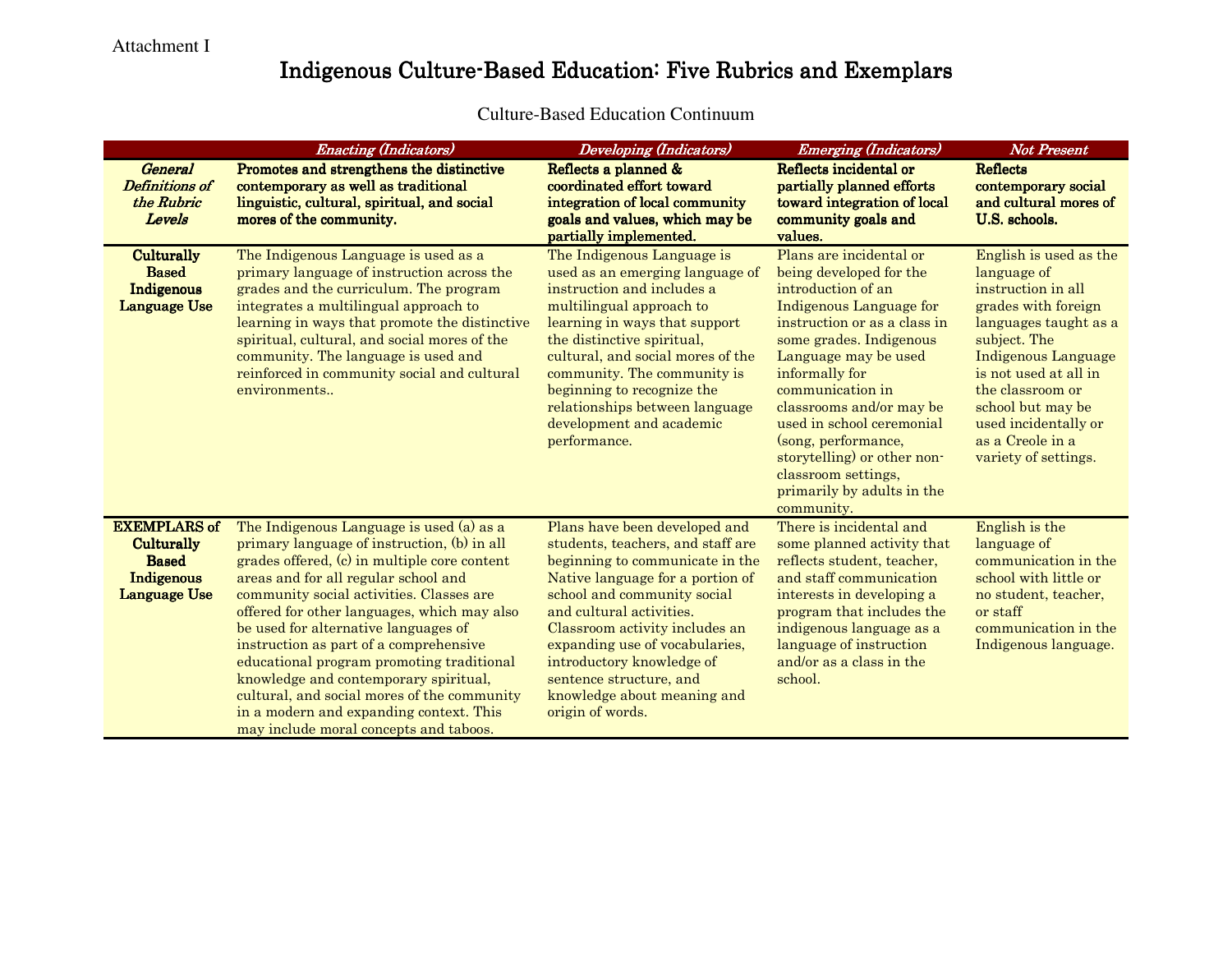|                                                              | <b>Enacting (Indicators)</b>                                                                                                                                                                                                                                                                                                                                                                                                                       | <b>Developing</b> (Indicators)                                                                                                                                                                                                                                                                                                                                                                                                                                                                                | <b>Emerging (Indicators)</b>                                                                                                                                                                                                                                                                                                                                           | <b>Not Present</b>                                                                                                                                                                                                                                                                                                  |
|--------------------------------------------------------------|----------------------------------------------------------------------------------------------------------------------------------------------------------------------------------------------------------------------------------------------------------------------------------------------------------------------------------------------------------------------------------------------------------------------------------------------------|---------------------------------------------------------------------------------------------------------------------------------------------------------------------------------------------------------------------------------------------------------------------------------------------------------------------------------------------------------------------------------------------------------------------------------------------------------------------------------------------------------------|------------------------------------------------------------------------------------------------------------------------------------------------------------------------------------------------------------------------------------------------------------------------------------------------------------------------------------------------------------------------|---------------------------------------------------------------------------------------------------------------------------------------------------------------------------------------------------------------------------------------------------------------------------------------------------------------------|
| <b>General</b><br>Definitions of the<br><b>Rubric Levels</b> | Promotes and strengthens the<br>distinctive contemporary as well as<br>traditional linguistic, cultural,<br>spiritual, and social mores of the<br>community.                                                                                                                                                                                                                                                                                       | Reflects a planned & coordinated<br>effort toward integration of local<br>community goals and values, which<br>may be partially implemented.                                                                                                                                                                                                                                                                                                                                                                  | Reflects incidental or<br>partially planned efforts<br>toward integration of local<br>community goals and<br>values.                                                                                                                                                                                                                                                   | Reflects contemporary<br>social and cultural mores of<br>U.S. schools.                                                                                                                                                                                                                                              |
| <b>Culturally Based</b><br>Pedagogy                          | Instruction and classroom<br>management are compatible with<br>Native teaching, knowledge, and<br>learning in a contemporary setting<br>in ways that promote the<br>distinctive spiritual, cultural, and<br>social mores of the community.                                                                                                                                                                                                         | Well-planned and coordinated<br>efforts are being undertaken to<br>develop instructional strategies<br>that are compatible with Native<br>teaching and learning in a way<br>that supports the distinctive<br>spiritual, cultural, and social mores<br>of the community.                                                                                                                                                                                                                                       | Incidental use of<br>instructional strategies<br>generally considered<br>compatible with Native<br>teaching and learning<br>(collaboration and<br>demonstration) with initial<br>planning taking place to<br>better reflect the distinctive<br>social organizations,<br>linguistic patterns,<br>cognitive styles,<br>motivations, or values of<br>the local community. | Instruction is<br>predominantly whole-class,<br>decontextualized, didactic,<br>and focused primarily on<br>individual work and<br>accomplishments.                                                                                                                                                                  |
| <b>EXEMPLARS of</b><br><b>Culturally Based</b><br>Pedagogy   | Use of traditional (elders) as well<br>as contemporary mentors for actual<br>demonstration, supervised practice,<br>monitoring student behavior,<br>testing for both individual and<br>group mentee experiences, and<br>practical field experiences as part<br>of the teaching and learning<br>experience. Instructors have a firm<br>indigenous language base and<br>promote both local and other<br>multicultural knowledge and<br>environments. | Limited use of traditional (elders)<br>as well as contemporary mentors<br>for actual demonstration,<br>supervised practice, monitoring<br>student behavior, testing for both<br>individual and group mentee<br>experiences, and practical field<br>experiences as part of the teaching<br>and learning experience. Bilingual<br>and multilingual programs are in<br>the process of being established for<br>preparing students to work and<br>live in a multicultural, national, or<br>international setting. | <b>Exploratory and very</b><br>limited use of traditional<br>elders and contemporary<br>mentors used in the<br>classroom or school setting.<br>There is recognition for the<br>need of trained bilingual<br>and multilingual teachers.                                                                                                                                 | Absence of traditional<br>(elders) and other<br>community mentors for<br>demonstration of<br>traditional skills,<br>knowledge, and mores.<br>Schools ignore the<br>importance of learning in<br>languages other than<br>English and other social<br>and cultural needs of<br>Native and other minority<br>students. |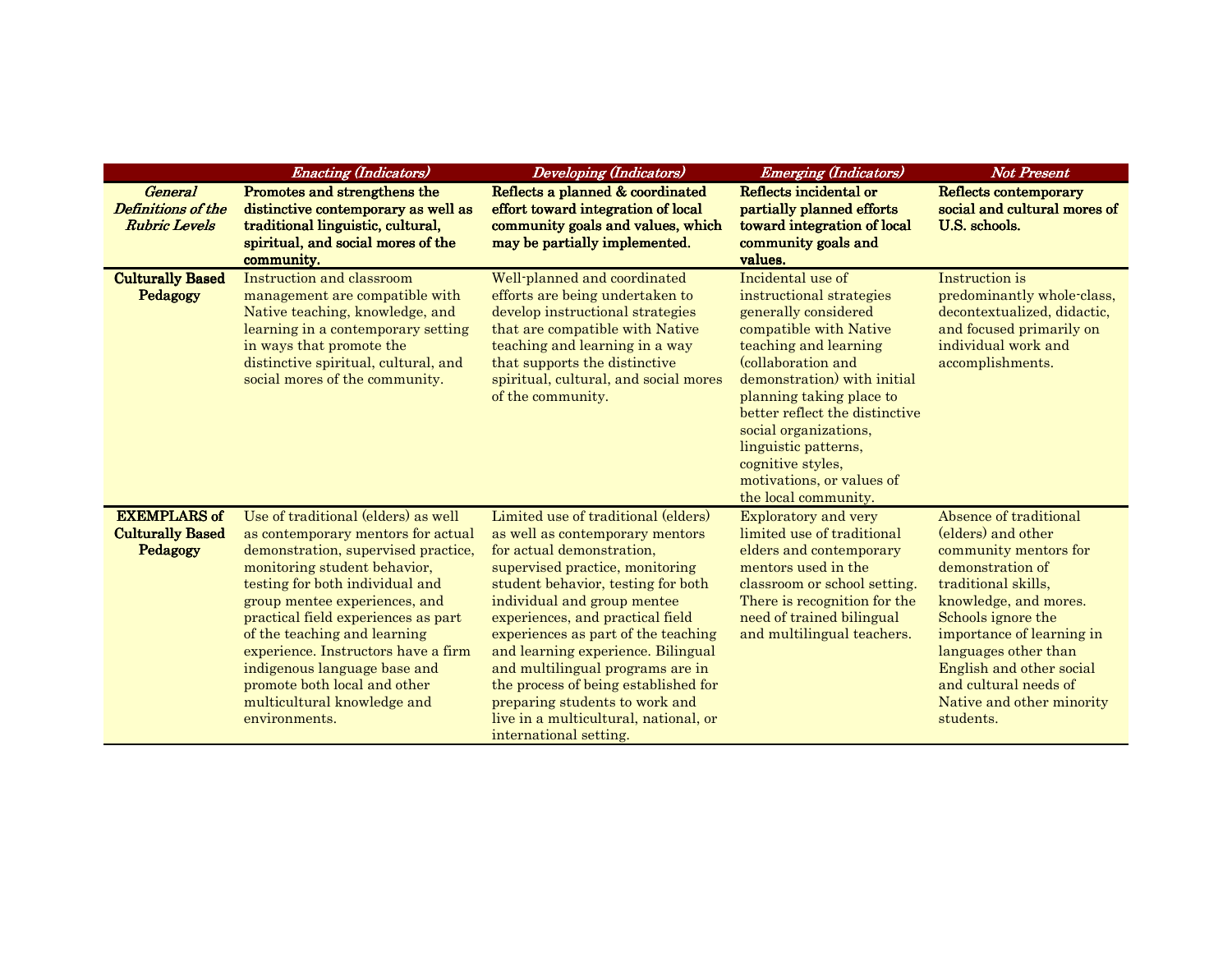|                                                                        | <b>Enacting (Indicators)</b>                                                                                                                                                                                                                                                                                                                                                                                                                                                                                                             | <b>Developing (Indicators)</b>                                                                                                                                                                                                                                                                                                                                                                                                                                                                                      | Emerging (Indicators)                                                                                                                                                                                                                                                                                                                                    | <b>Not Present</b>                                                                                                                                                                                                                                                                                                           |
|------------------------------------------------------------------------|------------------------------------------------------------------------------------------------------------------------------------------------------------------------------------------------------------------------------------------------------------------------------------------------------------------------------------------------------------------------------------------------------------------------------------------------------------------------------------------------------------------------------------------|---------------------------------------------------------------------------------------------------------------------------------------------------------------------------------------------------------------------------------------------------------------------------------------------------------------------------------------------------------------------------------------------------------------------------------------------------------------------------------------------------------------------|----------------------------------------------------------------------------------------------------------------------------------------------------------------------------------------------------------------------------------------------------------------------------------------------------------------------------------------------------------|------------------------------------------------------------------------------------------------------------------------------------------------------------------------------------------------------------------------------------------------------------------------------------------------------------------------------|
| <b>General</b><br>Definitions of<br>the Rubric<br>Levels               | Promotes and strengthens the<br>distinctive contemporary as well as<br>traditional linguistic, cultural,<br>spiritual, and social mores of the<br>community.                                                                                                                                                                                                                                                                                                                                                                             | Reflects a planned &<br>coordinated effort toward<br>integration of local community<br>goals and values, which may be<br>partially implemented.                                                                                                                                                                                                                                                                                                                                                                     | Reflects incidental or<br>partially planned efforts<br>toward integration of<br>local community goals<br>and values.                                                                                                                                                                                                                                     | Reflects contemporary social and<br>cultural mores of U.S. schools.                                                                                                                                                                                                                                                          |
| <b>Culturally</b><br><b>Based</b><br>Curriculum                        | A culturally based curriculum has<br>been integrated into all grade levels<br>and subject areas. This curriculum<br>addresses the relationship of<br>academic content to both traditional<br>and contemporary community<br>knowledge and values, as well as<br>the historical, social, political, and<br>economic experiences of the<br>community in a modern context.<br>The curriculum has been expanded<br>to provide students a rich<br>multicultural, national, and<br>international content base from<br>which to grow and mature. | A culturally based education<br>program, supportive of the local<br>language and culture, is<br>planned and in the process of<br>being implemented across the<br>grades. A national and<br>international curriculum is<br>planned and introduced. This<br>curriculum addresses the<br>relationship of academic<br>content to both traditional and<br>contemporary community<br>knowledge, values, and the<br>historical, social, political, and<br>economic experience of the<br>community.                         | A culturally based<br>curriculum, for which<br>academic content is<br>related to community<br>knowledge, is in the<br>planning stage and may<br>be used in some grade<br>levels and subject areas<br>and/or is in development.<br>The community and<br>professional staff may not<br>yet be universally<br>supportive of the changes<br>being discussed. | The school curriculum does not<br>reflect local Native culture,<br>history, or language, and the<br>school may present a perspective<br>and context inconsistent with the<br>views and priorities of the Native<br>American community.                                                                                       |
| <b>EXEMPLARS of</b><br><b>Culturally</b><br><b>Based</b><br>Curriculum | Cultural mores <sup>2</sup> appropriate to<br>modern living; legends, oral<br>histories, clan and social structures;<br>and the fine arts (chants, traditional<br>music, visual arts, dance et. al.) are<br>all part of the current school and<br>community culture. Contemporary<br>legal, social, political, economic, and<br>other local issues are studied and<br>integrated into broader state and<br>national curriculum requirements.                                                                                             | Planning and exploratory use<br>and knowledge of cultural<br>mores <sup>1</sup> appropriate to modern<br>living; legends, oral histories,<br>values, clan and social<br>structures; and the fine arts<br>(chants, traditional music,<br>visual arts, dance et. al.) are all<br>emerging as part of the current<br>school and community culture.<br>Plans for introducing national<br>and international events and<br>perspectives are integrated into<br>the culturally based and state<br>curriculum requirements. | Incidental, limited, or<br>partially planned<br>activities are carried out<br>regarding use of values<br>and cultural mores <sup>1</sup> that<br>promote the distinctive<br>spiritual, cultural, and<br>social mores of the<br>community.                                                                                                                | Absence of cultural values.<br>mores <sup>1</sup> appropriate to modern<br>living, legends, oral histories,<br>clan and social structures, the<br>fine arts (music, visual arts,<br>dance et. al.) and other priorities<br>that promote the distinctive<br>spiritual, cultural, and social<br>mores of the Native community. |

 $^2$  Use of legends and myths as a way of providing knowledge, moral concepts, cultural practices, and taboos.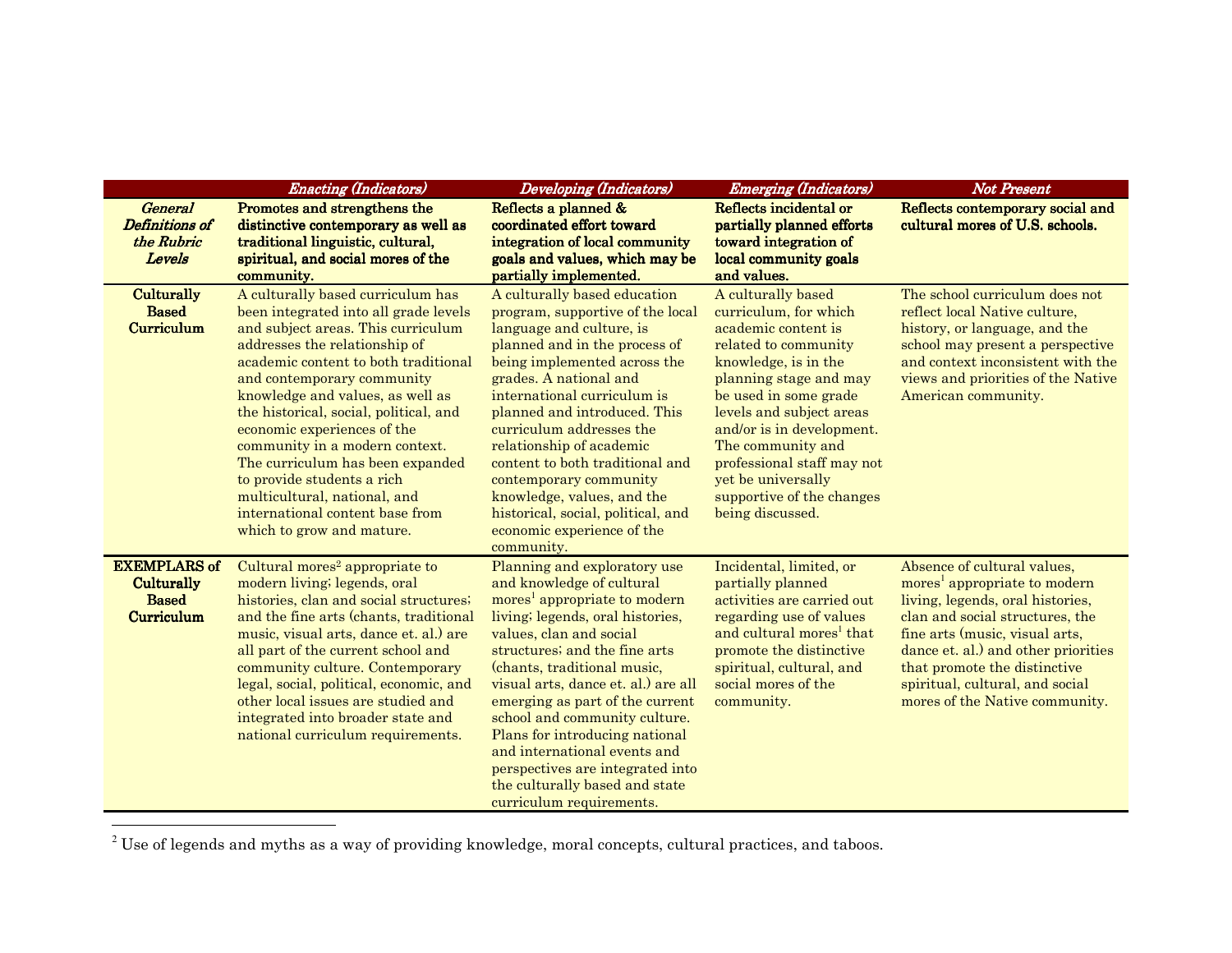|                                                                                                                        | <b>Enacting (Indicators)</b>                                                                                                                                                                                                                                                                                                                                                                                                                                                                                | <b>Developing (Indicators)</b>                                                                                                                                                                                                                                                                                                                                            | <b>Emerging (Indicators)</b>                                                                                                                                                                                          | <b>Not Present</b>                                                                                                                                                                                                                        |
|------------------------------------------------------------------------------------------------------------------------|-------------------------------------------------------------------------------------------------------------------------------------------------------------------------------------------------------------------------------------------------------------------------------------------------------------------------------------------------------------------------------------------------------------------------------------------------------------------------------------------------------------|---------------------------------------------------------------------------------------------------------------------------------------------------------------------------------------------------------------------------------------------------------------------------------------------------------------------------------------------------------------------------|-----------------------------------------------------------------------------------------------------------------------------------------------------------------------------------------------------------------------|-------------------------------------------------------------------------------------------------------------------------------------------------------------------------------------------------------------------------------------------|
| <b>General</b><br><b>Definitions of the</b><br><b>Rubric Levels</b>                                                    | Promotes and strengthens the<br>distinctive contemporary as<br>well as traditional linguistic,<br>cultural, spiritual, and social<br>mores of the community.                                                                                                                                                                                                                                                                                                                                                | Reflects a planned &<br>coordinated effort toward<br>integration of local<br>community goals and values,<br>which may be partially<br>implemented.                                                                                                                                                                                                                        | Reflects incidental or<br>partially planned efforts<br>toward integration of<br>local community goals<br>and values.                                                                                                  | Reflects contemporary social and<br>cultural mores of U.S. schools.                                                                                                                                                                       |
| <b>Culturally Based</b><br>Patterns of<br>Participation in<br>Leadership and<br>Decision-Making                        | The local community served by<br>the school is a partner in<br>decision-making regarding<br>school vision, philosophy,<br>mission, goals, curriculum, and<br>assessment of student progress<br>and in the articulation of<br>values for the program. The<br>sociopolitical processes<br>associated with decision-<br>making reflect traditional and<br>contemporary patterns of<br>leadership as well as spiritual,<br>cultural, and social mores of<br>the community in a modern<br>and expanding context. | Parents and others in the<br>local community served by<br>the school are engaged in<br>limited but expanding<br>planning and decision-making<br>regarding school vision, goals,<br>curriculum, assessment of<br>student progress, and<br>articulation of values for the<br>program. Modern tribal or<br>traditional systems for<br>decision-making may be in<br>evidence. | The local community<br>served by the school is<br>advisory in decision-<br>making regarding school<br>vision, goals, curriculum,<br>assessment of student<br>progress, and articulation<br>of values for the program. | The local, state, and national<br>governments have primacy in decision<br>making regarding school goals,<br>curriculum, pedagogy, and school<br>administration with little or no regard<br>for the priorities of the Native<br>community. |
| <b>EXEMPLARS of</b><br><b>Culturally Based</b><br>Patterns of<br>Participation in<br>Leadership and<br>Decision-Making | Actual community, tribal, inter<br>& intra school meetings where<br>a practical application of<br>consensus building through<br>storytelling, discussion, and<br>group decisions (e.g., tribal,<br>clan, or traditional leadership<br>roles) may occur. Traditional as<br>well as modern practice may be<br>in evidence.                                                                                                                                                                                    | Periodic community, tribal,<br>and other meetings where a<br>practical application of<br>consensus building through<br>storytelling, discussion, and<br>group decisions (e.g., tribal,<br>clan, or traditional leadership<br>roles) may occur. Traditional<br>systems are beginning to be<br>articulated and explored.                                                    | Advisory community,<br>tribal, and other input in<br>meetings with school<br>officials and little if any<br>practical application of<br>consensus building is<br>practiced as part of<br>decision making.             | Little or no evidence of community,<br>tribal, and other meetings where the<br>priorities of Native communities are<br>implemented or considered.                                                                                         |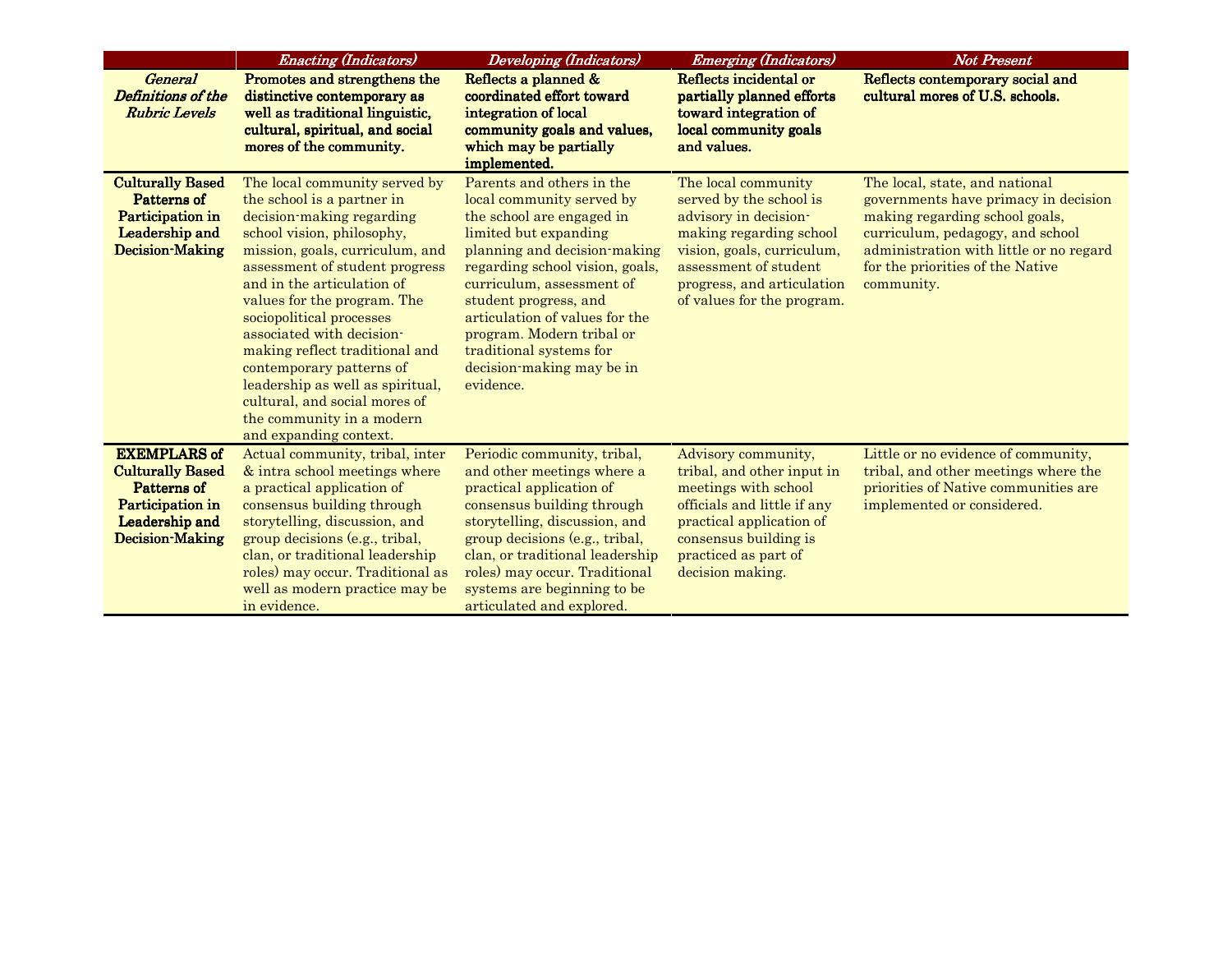|                                                                                                                   | <b>Enacting (Indicators)</b>                                                                                                                                                                                                                                                                                                                                                                         | <b>Developing (Indicators)</b>                                                                                                                                                                                                                                                                                                                                          | <b>Emerging (Indicators)</b>                                                                                                                                                                                                                                                                            | <b>Not Present</b>                                                                                                                                                                                   |
|-------------------------------------------------------------------------------------------------------------------|------------------------------------------------------------------------------------------------------------------------------------------------------------------------------------------------------------------------------------------------------------------------------------------------------------------------------------------------------------------------------------------------------|-------------------------------------------------------------------------------------------------------------------------------------------------------------------------------------------------------------------------------------------------------------------------------------------------------------------------------------------------------------------------|---------------------------------------------------------------------------------------------------------------------------------------------------------------------------------------------------------------------------------------------------------------------------------------------------------|------------------------------------------------------------------------------------------------------------------------------------------------------------------------------------------------------|
| <b>General</b><br>Definitions of the<br><b>Rubric Levels</b>                                                      | Promotes and strengthens the<br>distinctive contemporary as<br>well as traditional linguistic,<br>cultural, spiritual, and social<br>mores of the community.                                                                                                                                                                                                                                         | Reflects a planned &<br>coordinated effort toward<br>integration of local<br>community goals and<br>values, which may be<br>partially implemented.                                                                                                                                                                                                                      | Reflects incidental or<br>partially planned efforts<br>toward integration of local<br>community goals and values.                                                                                                                                                                                       | Reflects contemporary social and<br>cultural mores of U.S. schools.                                                                                                                                  |
| <b>Culturally Based</b><br>Methods of<br><b>Assessing</b><br><b>Student</b><br>Performance                        | Assessment of student<br>performance is carried out in<br>the language of instruction, is<br>based on the local curriculum.<br>and is used to adjust pedagogy<br>and curricular approaches for<br>individual students and<br>classroom practice. Schools and<br>parents monitor progress of<br>both students and teachers for<br>decisions on curricular,<br>management, and pedagogical<br>changes. | Assessment of student<br>performance is in the<br>developmental stage, and<br>there are plans to assess<br>student progress in the<br>language of instruction and<br>local curriculum, as well as<br>for adjusting pedagogy and<br>curricular approaches for<br>individual student and<br>classroom practice. Testing<br>and editing of instruments<br>is taking place. | Discussion and/or planning<br>is taking place for<br>assessment of student<br>progress in the language of<br>instruction and the local<br>curriculum, and for<br>adjusting pedagogy and<br>curricular approaches for<br>individual student and<br>classroom practice.                                   | Testing and assessment of student<br>academic progress is in the National<br>or Official Language and is used<br>exclusively in the schools for all<br>students regardless of language<br>community. |
| <b>EXEMPLARS of</b><br><b>Culturally Based</b><br>Methods of<br>Assessing<br><b>Student</b><br><b>Performance</b> | Curriculum-based<br>measurements in reading,<br>mathematics, writing, and oral<br>proficiency are being used in<br>the classroom in the language<br>of instruction and are carried<br>out and used by the classroom<br>instructor to monitor student<br>progress. Program content and<br>direction are also affected by<br>the assessment program.                                                   | Curriculum-based<br>measurements are in the<br>process of being developed<br>for reading, mathematics,<br>writing, and oral<br>proficiency for planned use<br>of monitoring and<br>analyzing student<br>academic progress and<br>program priorities.                                                                                                                    | School administrators and<br>teachers are collecting<br>information on different<br>methods of assessing student<br>performance and discussing<br>the idea of using appropriate<br>linguistic and culturally<br>based assessment tools, but<br>they have not yet tested or<br>developed such materials. | Standardized tests in the National<br>Language are used to monitor student<br>progress, even where a heritage or<br>indigenous language is used as the<br>language of instruction.                   |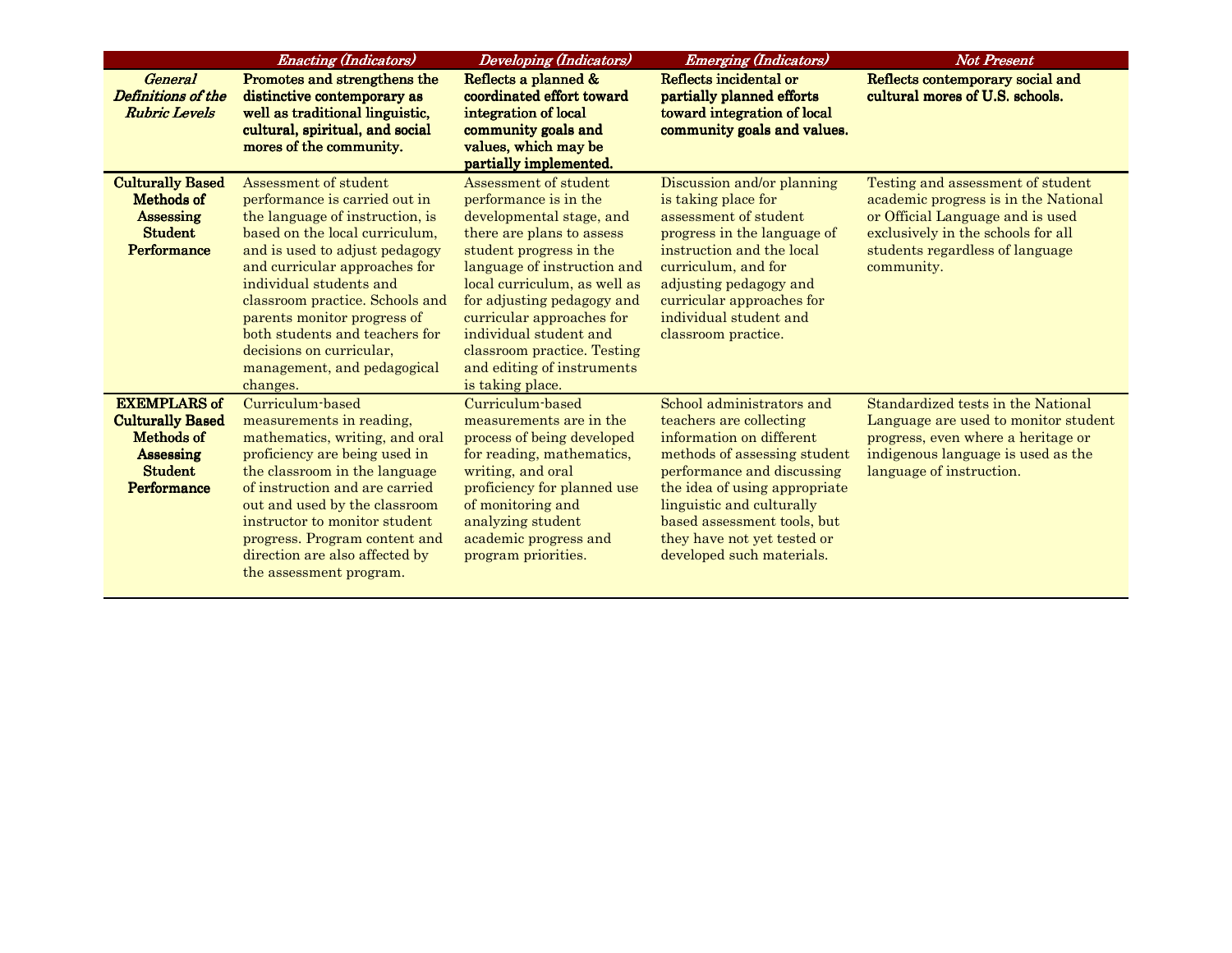#### Attachment II

#### Culture-Based Education: Culturally Based Indigenous Language Use Rating Rubric

|                                                                                           | <b>Enacting (Indicators) 4 points</b>                                                                                                                                                                                                                                                                                                                                                                                                                                                                                                                                                                                                                    | Developing (Indicators) 3 points                                                                                                                                                                                                                                                                                                                                                                            | <b>Emerging (Indicators) 2 points</b>                                                                                                                                                                                                                                                                                                                                                                              | Not Present 1 point                                                                                                                                                                                                                            |
|-------------------------------------------------------------------------------------------|----------------------------------------------------------------------------------------------------------------------------------------------------------------------------------------------------------------------------------------------------------------------------------------------------------------------------------------------------------------------------------------------------------------------------------------------------------------------------------------------------------------------------------------------------------------------------------------------------------------------------------------------------------|-------------------------------------------------------------------------------------------------------------------------------------------------------------------------------------------------------------------------------------------------------------------------------------------------------------------------------------------------------------------------------------------------------------|--------------------------------------------------------------------------------------------------------------------------------------------------------------------------------------------------------------------------------------------------------------------------------------------------------------------------------------------------------------------------------------------------------------------|------------------------------------------------------------------------------------------------------------------------------------------------------------------------------------------------------------------------------------------------|
| <b>General</b><br>Definitions of<br>the Rubric<br>Levels                                  | Promotes and strengthens the distinctive<br>contemporary as well as traditional<br>linguistic, cultural, spiritual, and social<br>mores of the community.                                                                                                                                                                                                                                                                                                                                                                                                                                                                                                | Reflects a planned & coordinated<br>effort toward integration of local<br>community goals and values, which<br>may be partially implemented.                                                                                                                                                                                                                                                                | Reflects incidental or partially<br>planned efforts toward integration of<br>local community goals and values.                                                                                                                                                                                                                                                                                                     | Reflects contemporary<br>social and cultural mores of<br><b>U.S. schools.</b>                                                                                                                                                                  |
| Culturally<br><b>Based</b><br>Indigenous<br><b>Language Use</b><br><b>Rubric</b>          | The Indigenous Language is used as:<br>a primary language of<br>$\Box$<br>instruction across the grades<br>and curriculum. The program<br>includes a multilingual<br>approach to learning in ways<br>that promote the distinctive<br>spiritual, cultural, and social<br>mores of the community.<br>The language is reinforced in<br>$\Box$<br>community social and cultural<br>environments.                                                                                                                                                                                                                                                             | The Indigenous Language<br>$\Box$<br>is used as an emerging<br>language of instruction and<br>includes a multilingual<br>approach to learning in<br>ways that support the<br>distinctive spiritual,<br>cultural, and social mores<br>of the community.<br>The community is<br>$\Box$<br>beginning to recognize the<br>relationships between<br>language development and<br>academic performance.            | Plans are being developed for:<br>the introduction of an<br>$\Box$<br>Indigenous Language for<br>instruction or as a class in<br>some grades.<br>Indigenous Language may<br>$\Box$<br>be used informally for<br>communication in<br>classrooms and/or may be<br>used in school ceremonial<br>(song, performance,<br>storytelling) or other non-<br>classroom settings,<br>primarily by adults in the<br>community. | English is used<br>$\Box$<br>as the language<br>of instruction.<br>The Indigenous<br>□<br>Language is not<br>used at all in<br>the classroom or<br>school but may<br>be used<br>incidentally or<br>as a Creole in a<br>variety of<br>settings. |
| <b>EXEMPLARS</b><br>of<br>Culturally<br><b>Based</b><br>Indigenous<br><b>Language Use</b> | The Indigenous Language is used:<br>(a) as a primary language of<br>$\Box$<br>instruction<br>(b) in all grades offered<br>$\Box$<br>$\Box$<br>(c) in multiple core content<br>areas and for all regular school<br>and community social activities.<br>Classes are offered for other<br>$\Box$<br>languages, which may also be<br>used as alternative languages of<br>instruction as part of a<br>comprehensive educational<br>program promoting traditional<br>knowledge and contemporary<br>spiritual, cultural, and social<br>mores of the community in a<br>modern and expanding context.<br>This may include moral<br>$\Box$<br>concepts and taboos. | Plans have been developed<br>□<br>and students, teachers, and<br>staff are beginning to<br>communicate in the Native<br>language for a portion of<br>school and community<br>social and cultural<br>activities.<br>Classroom activity includes<br>$\Box$<br>an expanding use of<br>vocabularies, introductory<br>knowledge of sentence<br>structure, and knowledge<br>about meaning and origin<br>of words. | There is incidental and<br>$\Box$<br>some planned activity that<br>reflects student, teacher,<br>and staff communication<br>interests in developing a<br>program that includes the<br>indigenous language as a<br>language of instruction<br>and/or as a class in the<br>school.                                                                                                                                   | English is the<br>$\Box$<br>language of<br>communication<br>in the school,<br>with little or no<br>student, teacher,<br>or staff<br>communication<br>in the<br>Indigenous<br>language.                                                         |
| Score:                                                                                    | Evidence of Language Score:                                                                                                                                                                                                                                                                                                                                                                                                                                                                                                                                                                                                                              |                                                                                                                                                                                                                                                                                                                                                                                                             |                                                                                                                                                                                                                                                                                                                                                                                                                    |                                                                                                                                                                                                                                                |

\_\_\_\_\_\_\_\_\_\_\_\_\_\_\_\_\_\_\_\_\_\_\_\_\_\_\_\_\_\_\_\_\_\_\_\_\_\_\_\_\_\_\_\_\_\_\_\_\_\_\_\_\_\_\_\_\_\_\_\_\_\_\_\_\_\_\_\_\_\_\_\_\_\_\_\_\_\_\_\_\_\_\_\_\_\_\_\_\_\_\_\_\_\_\_\_\_\_\_\_\_\_\_\_\_\_\_\_\_\_\_\_\_\_\_\_\_\_\_\_\_\_\_\_\_\_\_\_\_\_\_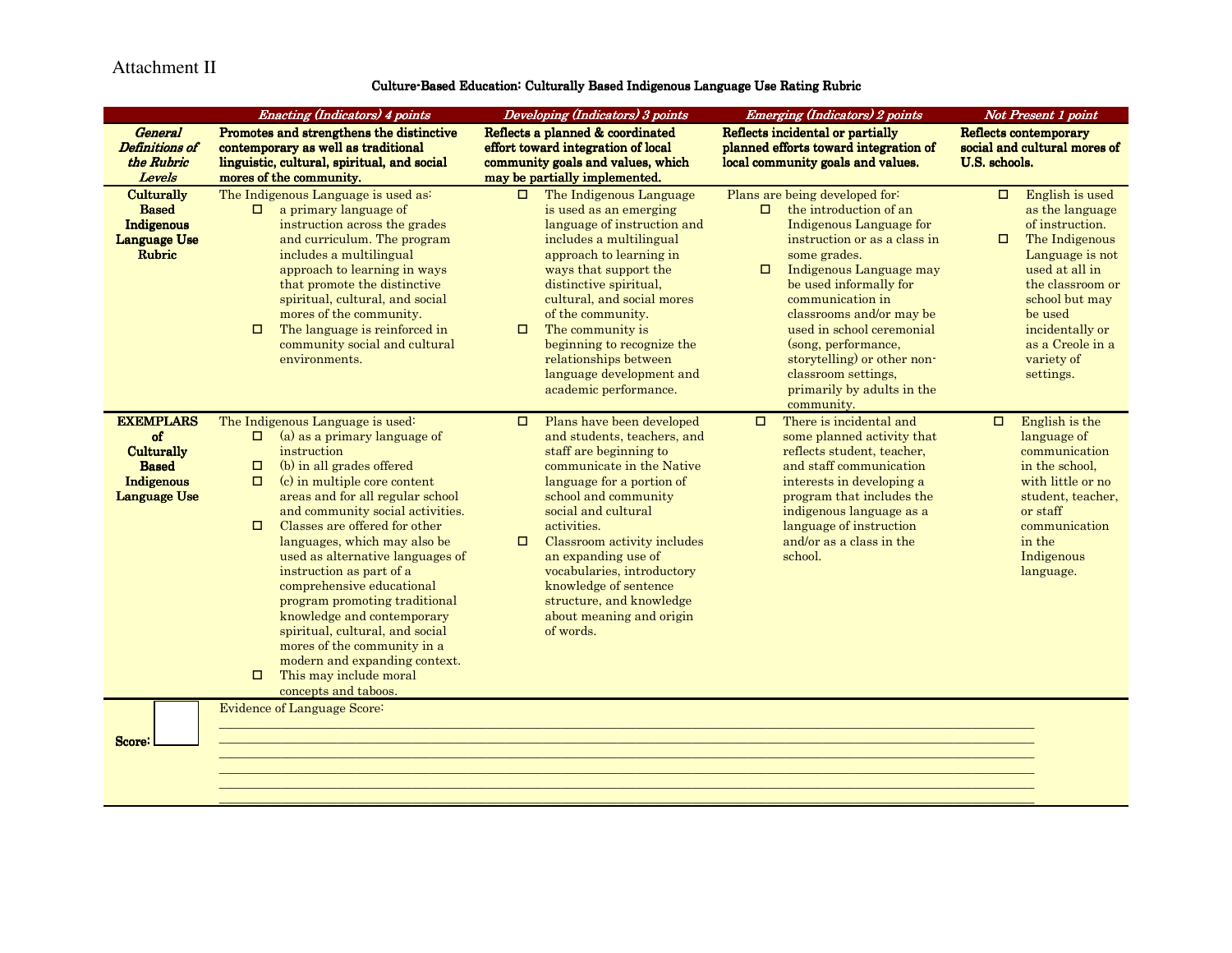|                                                              | <b>Enacting (Indicators) 4 points</b>                                                                                                                                                                                                                                                                                                                                                                                                                                                                              | Developing (Indicators) 3 points                                                                                                                                                                                                                                                                                                                                                                                                                                                                                                                                           | <b>Emerging (Indicators) 2 points</b>                                                                                                                                                                                                                                                                   | Not Present 1 point                                                                                                                                                                                                                                                                                                                            |
|--------------------------------------------------------------|--------------------------------------------------------------------------------------------------------------------------------------------------------------------------------------------------------------------------------------------------------------------------------------------------------------------------------------------------------------------------------------------------------------------------------------------------------------------------------------------------------------------|----------------------------------------------------------------------------------------------------------------------------------------------------------------------------------------------------------------------------------------------------------------------------------------------------------------------------------------------------------------------------------------------------------------------------------------------------------------------------------------------------------------------------------------------------------------------------|---------------------------------------------------------------------------------------------------------------------------------------------------------------------------------------------------------------------------------------------------------------------------------------------------------|------------------------------------------------------------------------------------------------------------------------------------------------------------------------------------------------------------------------------------------------------------------------------------------------------------------------------------------------|
| <b>General</b><br>Definitions of the<br><b>Rubric Levels</b> | Promotes and strengthens the<br>distinctive contemporary as well as<br>traditional linguistic, cultural,<br>spiritual, and social mores of the<br>community.                                                                                                                                                                                                                                                                                                                                                       | Reflects a planned & coordinated<br>effort toward integration of local<br>community goals and values, which<br>may be partially implemented.                                                                                                                                                                                                                                                                                                                                                                                                                               | Reflects incidental or partially<br>planned efforts toward integration of<br>local community goals and values.                                                                                                                                                                                          | Reflects contemporary social and<br>cultural mores of U.S. schools.                                                                                                                                                                                                                                                                            |
| <b>Culturally Based</b><br>Pedagogy<br><b>Rubric</b>         | $\Box$<br>Instructional strategies,<br>teaching activities,<br>classroom management<br>strategies, and physical<br>environments are<br>organized in ways that<br>reinforce the distinctive<br>spiritual, cultural, and<br>social mores of the<br>community.                                                                                                                                                                                                                                                        | Plans are being developed<br>$\Box$<br>and carried out to organize<br>instructional strategies.<br>teaching activities,<br>classroom management<br>strategies, and physical<br>environments in ways that<br>support the distinctive<br>spiritual, cultural, and<br>social mores of the<br>community.                                                                                                                                                                                                                                                                       | Plans are being<br>$\Box$<br>developed and carried out<br>to organize instructional<br>strategies, teaching<br>activities, classroom<br>management strategies,<br>and physical<br>environments in ways<br>that support the<br>distinctive spiritual,<br>cultural, and social mores<br>of the community. | $\Box$<br>Instruction is<br>predominantly<br>whole-class.<br>decontextualized.<br>didactic, and focused<br>primarily on<br>individual work and<br>accomplishments.                                                                                                                                                                             |
| <b>EXEMPLARS of</b><br><b>Culturally Based</b><br>Pedagogy   | Use of traditional (elders) as well<br>as contemporary mentors for:<br>actual demonstration,<br>□<br>supervised practice,<br>monitoring student<br>$\Box$<br>behavior,<br>testing, for both<br>$\Box$<br>individual and group<br>mentee experiences,<br>practical field<br>$\Box$<br>experiences as part of<br>the teaching and<br>learning experience.<br>Instructors have a firm<br>$\Box$<br>indigenous language<br>base and promote both<br>local and other<br>multicultural<br>knowledge and<br>environments. | Limited use of traditional (elders) as<br>well as contemporary mentors for:<br>actual demonstration,<br>$\Box$<br>supervised practice,<br>$\Box$<br>monitoring student<br>behavior,<br>testing, for both<br>$\Box$<br>individual and group<br>mentee experiences,<br>practical field experiences<br>□<br>as part of the teaching<br>and learning experience.<br>Bilingual and<br>$\Box$<br>multilingual programs<br>are in the process of being<br>established for preparing<br>students to work and live<br>in a multicultural.<br>national, or international<br>setting. | <b>Exploratory and very</b><br>$\Box$<br>limited use of traditional<br>elders and contemporary<br>mentors used in the<br>classroom or school<br>setting.<br>There is recognition for<br>0<br>the need of trained<br>bilingual and multilingual<br>teachers.                                             | Absence of traditional (elders)<br>and other community mentors<br>for:<br>$\Box$<br>demonstration of<br>traditional skills.<br>knowledge, and<br>mores.<br>$\Box$<br>Schools ignore the<br>importance of<br>learning in languages<br>other than English<br>and other social and<br>cultural needs of<br>Native and other<br>minority students. |
| Score <sup>:</sup>                                           | <b>Evidence of Pedagogy Score:</b>                                                                                                                                                                                                                                                                                                                                                                                                                                                                                 |                                                                                                                                                                                                                                                                                                                                                                                                                                                                                                                                                                            |                                                                                                                                                                                                                                                                                                         |                                                                                                                                                                                                                                                                                                                                                |

\_\_\_\_\_\_\_\_\_\_\_\_\_\_\_\_\_\_\_\_\_\_\_\_\_\_\_\_\_\_\_\_\_\_\_\_\_\_\_\_\_\_\_\_\_\_\_\_\_\_\_\_\_\_\_\_\_\_\_\_\_\_\_\_\_\_\_\_\_\_\_\_\_\_\_\_\_\_\_\_\_\_\_\_\_\_\_\_\_\_\_\_\_\_\_\_\_\_\_\_\_\_\_\_\_\_\_\_\_\_\_\_\_\_\_\_\_\_\_\_\_\_\_\_\_\_\_\_\_\_\_

#### Culture-Based Education: Culturally Based Indigenous Pedagogy Use Rating Rubric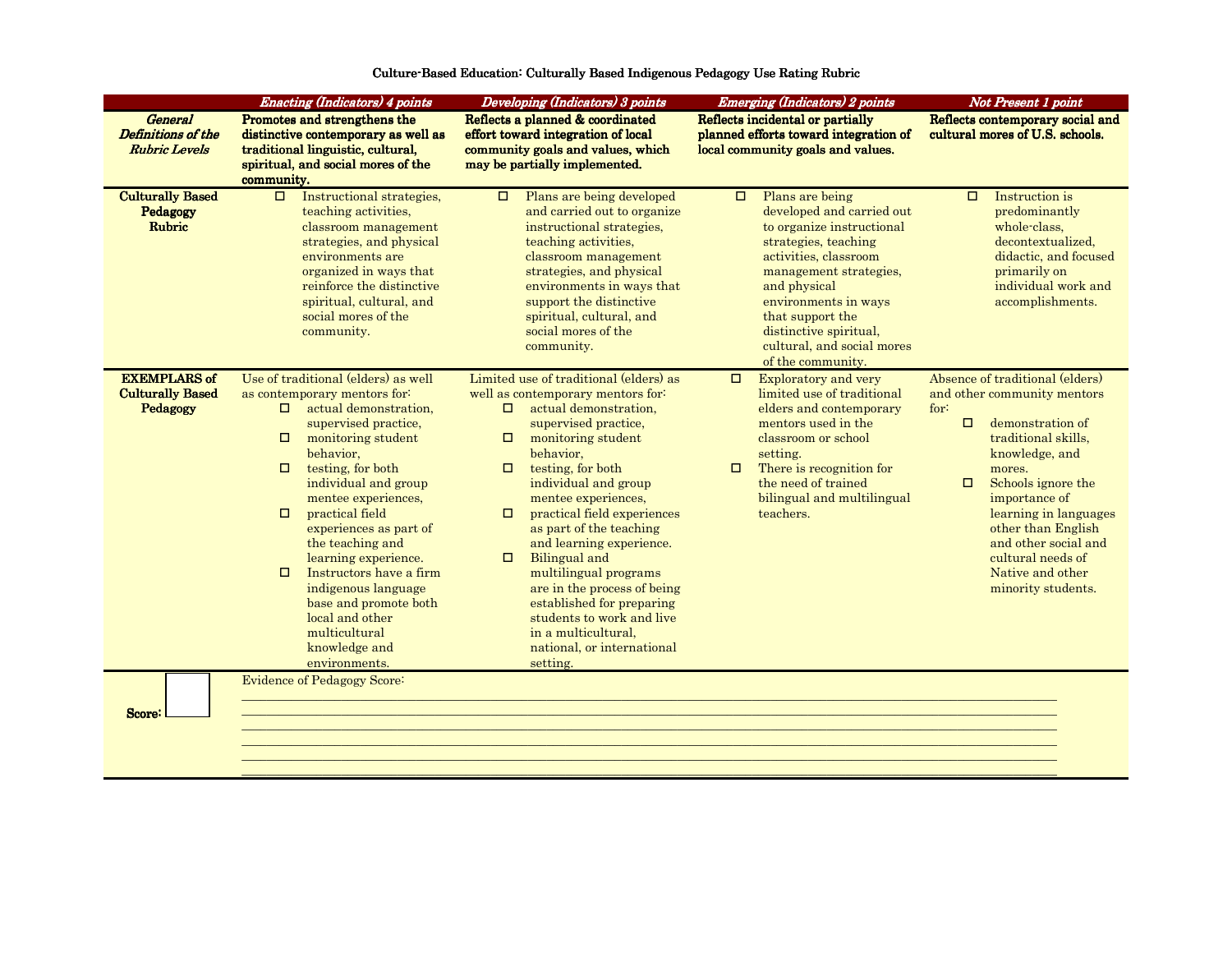|                                                              | <b>Enacting (Indicators) 4 points</b>                                                                                                                                                                                                                                                                                                                                                                                                                                                                                                                                     | Culture Based Education: Culturally Based Indigenous Curriculum Use Rating Rubric<br>Developing (Indicators) 3 points                                                                                                                                                                                                                                                                                                                                                                                                                                                                      | <b>Emerging (Indicators) 2</b>                                                                                                                                                                                                                                                                                                                                  | Not Present 1 point                                                                                                                                                                                                                                                                                                                                                                                                               |  |  |  |  |
|--------------------------------------------------------------|---------------------------------------------------------------------------------------------------------------------------------------------------------------------------------------------------------------------------------------------------------------------------------------------------------------------------------------------------------------------------------------------------------------------------------------------------------------------------------------------------------------------------------------------------------------------------|--------------------------------------------------------------------------------------------------------------------------------------------------------------------------------------------------------------------------------------------------------------------------------------------------------------------------------------------------------------------------------------------------------------------------------------------------------------------------------------------------------------------------------------------------------------------------------------------|-----------------------------------------------------------------------------------------------------------------------------------------------------------------------------------------------------------------------------------------------------------------------------------------------------------------------------------------------------------------|-----------------------------------------------------------------------------------------------------------------------------------------------------------------------------------------------------------------------------------------------------------------------------------------------------------------------------------------------------------------------------------------------------------------------------------|--|--|--|--|
|                                                              |                                                                                                                                                                                                                                                                                                                                                                                                                                                                                                                                                                           |                                                                                                                                                                                                                                                                                                                                                                                                                                                                                                                                                                                            | points                                                                                                                                                                                                                                                                                                                                                          |                                                                                                                                                                                                                                                                                                                                                                                                                                   |  |  |  |  |
| <b>General</b><br>Definitions of the<br><b>Rubric Levels</b> | Promotes and strengthens the distinctive<br>contemporary as well as traditional<br>linguistic, cultural, spiritual, and social<br>mores of the community.                                                                                                                                                                                                                                                                                                                                                                                                                 | Reflects a planned & coordinated effort<br>toward integration of local community<br>goals and values, which may be partially<br>implemented.                                                                                                                                                                                                                                                                                                                                                                                                                                               | Reflects incidental or<br>partially planned efforts<br>toward integration of local<br>community goals and values.                                                                                                                                                                                                                                               | Reflects contemporary social<br>and cultural mores of U.S.<br>schools.                                                                                                                                                                                                                                                                                                                                                            |  |  |  |  |
| <b>Culturally Based</b><br>Curriculum<br>Rubric              | $\Box$ A culturally based curriculum<br>has been integrated into all<br>grade levels and subject areas.<br>This curriculum addresses the<br>$\Box$<br>relationship of academic content<br>to both traditional and<br>contemporary community<br>knowledge and values, as well<br>as the historical, social,<br>political, and economic<br>experiences of the community in<br>a modern context.<br>The curriculum has been<br>$\Box$<br>expanded to provide students a<br>rich multicultural, national, and<br>international content base from<br>which to grow and mature. | $\Box$<br>A culturally based education<br>program, supportive of the<br>local language and culture, is<br>planned and in the process of<br>being implemented across the<br>grades. A national and<br>international curriculum has<br>been planned and introduced.<br>This curriculum addresses the<br>$\Box$<br>relationship of academic<br>content to both traditional<br>and contemporary community<br>knowledge and values, as well<br>as the historical, social,<br>political, and economic<br>experience of the community.                                                            | A culturally based<br>$\Box$<br>curriculum, for<br>which academic<br>content is related<br>to community<br>knowledge, is in a<br>preliminary<br>planning stage for<br>different grade<br>levels and subject<br>areas.<br>$\Box$<br>The community<br>and professional<br>staff may not yet<br>be universally<br>supportive of the<br>changes being<br>discussed. | The school<br>0<br>curriculum does<br>not reflect local<br>Native culture,<br>history, values, or<br>language, nor<br>does it reflect<br><b>Native American</b><br>priorities or<br>promote the<br>distinctive<br>spiritual,<br>cultural, and<br>social mores of<br>the community.                                                                                                                                                |  |  |  |  |
| <b>EXEMPLARS of</b><br><b>Culturally Based</b><br>Curriculum | Cultural mores <sup>3</sup> appropriate to modern<br>living,<br>$\Box$<br>legends,<br>$\Box$<br>oral histories.<br>clan and social structures,<br>$\Box$<br>$\Box$<br>the fine arts (chants.<br>traditional music, visual arts,<br>dance et. al.)<br>are all part of the current<br>$\Box$<br>school and community culture.<br>Contemporary legal, social,<br>$\Box$<br>political, economic, and other<br>local issues are studied and<br>integrated into broader state<br>and national curriculum<br>requirements.                                                       | Planning and exploratory use and<br>knowledge of cultural mores <sup>1</sup><br>appropriate to modern living,<br>$\Box$<br>legends,<br>oral histories,<br>$\Box$<br>clan and social structures<br>$\Box$<br>and values.<br>the fine arts (chants,<br>$\Box$<br>traditional music, visual arts,<br>dance et. al.)<br>are all emerging as part of<br>$\Box$<br>the current school and<br>community culture.<br>Plans for introducing<br>$\Box$<br>national and international<br>events and perspectives are<br>integrated into the culturally<br>based and state curriculum<br>requirements. | $\Box$<br>Incidental.<br>limited.or<br>partially planned<br>activities are<br>carried out<br>regarding use of<br>values and<br>cultural mores <sup>1</sup><br>that promote the<br>distinctive<br>spiritual, cultural,<br>and social mores<br>of the community.                                                                                                  | Absence of:<br>$\Box$<br>cultural values.<br>$\Box$<br>mores <sup>1</sup> appropriate<br>to modern living,<br>$\Box$<br>legends<br>oral histories.<br>$\Box$<br>clan and social<br>$\Box$<br>structures.<br>$\Box$<br>the fine arts<br>(music, visual arts,<br>dance et. al.).<br>and other<br>$\Box$<br>priorities that<br>promote the<br>distinctive<br>spiritual, cultural,<br>and social mores of<br>the Native<br>community. |  |  |  |  |
| Score:                                                       | Evidence of Curriculum Score:                                                                                                                                                                                                                                                                                                                                                                                                                                                                                                                                             |                                                                                                                                                                                                                                                                                                                                                                                                                                                                                                                                                                                            |                                                                                                                                                                                                                                                                                                                                                                 |                                                                                                                                                                                                                                                                                                                                                                                                                                   |  |  |  |  |

 $3$  Use of legends and myths as a way of providing knowledge, moral concepts, cultural practices, and taboos.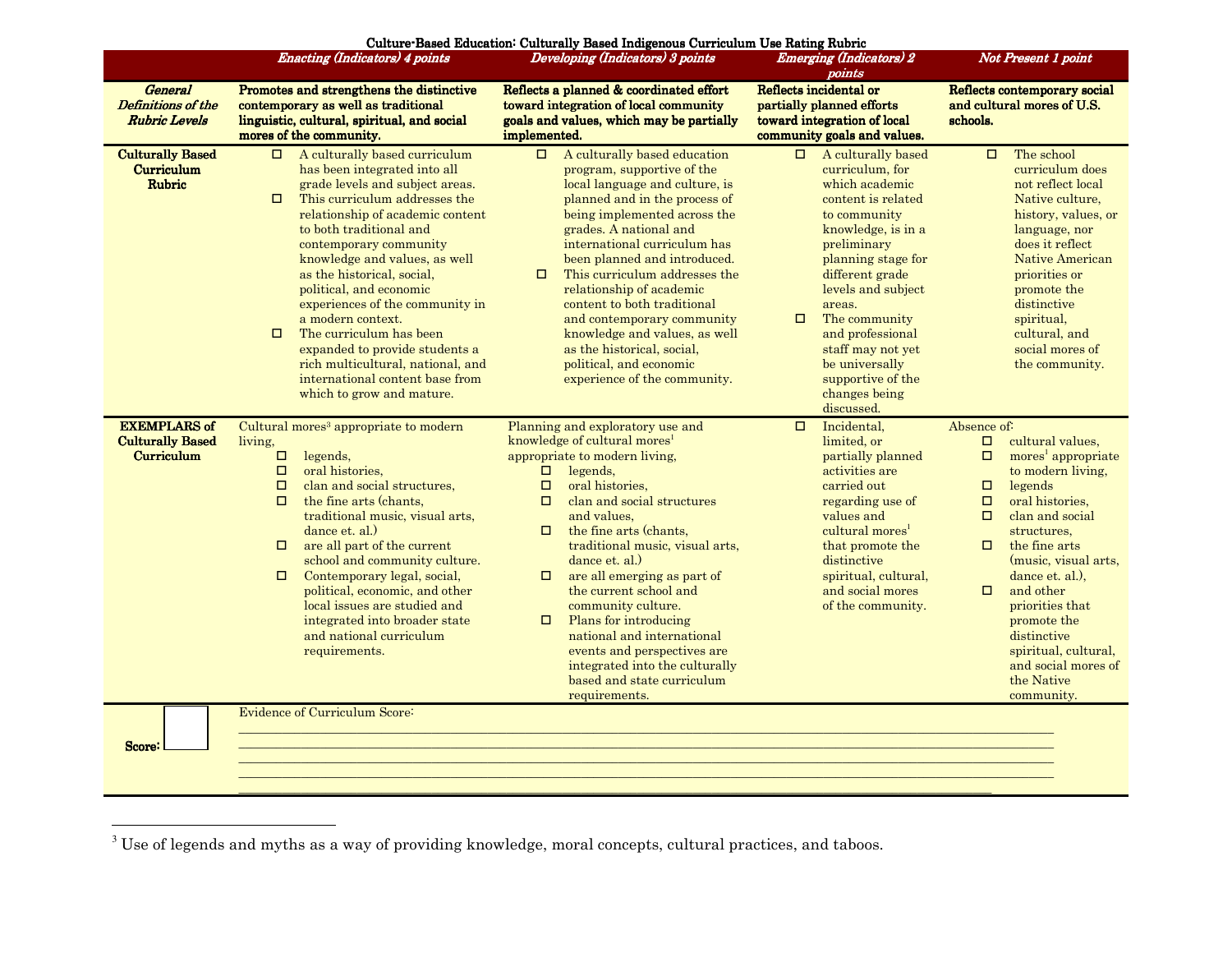|                         | <b>Enacting (Indicators) 4 points</b>               | Developing (Indicators) 3 points                                               | <b>Emerging (Indicators) 2 points</b> | Not Present 1 point                                                                     |  |  |  |  |
|-------------------------|-----------------------------------------------------|--------------------------------------------------------------------------------|---------------------------------------|-----------------------------------------------------------------------------------------|--|--|--|--|
| <b>General</b>          | Promotes and strengthens the                        | Reflects a planned & coordinated effort                                        | Reflects incidental or partially      | Reflects contemporary social and                                                        |  |  |  |  |
| Definitions of the      | distinctive contemporary as well as                 | toward integration of local community                                          | planned efforts toward                | cultural mores of U.S. schools.                                                         |  |  |  |  |
| <b>Rubric Levels</b>    | traditional linguistic, cultural,                   | goals and values, which may be partially                                       | integration of local community        |                                                                                         |  |  |  |  |
|                         | spiritual, and social mores of the                  | implemented.                                                                   | goals and values.                     |                                                                                         |  |  |  |  |
|                         | community.                                          |                                                                                |                                       |                                                                                         |  |  |  |  |
| <b>Culturally Based</b> | The local community served by the                   | Parents and others in the local                                                | The local community served by         | The local, state, and national                                                          |  |  |  |  |
| Patterns of             | school is a partner in decision-                    | community served by the school are                                             | the school is advisory in             | governments have primacy in<br>decision making regarding<br>school:<br>$\Box$<br>goals. |  |  |  |  |
| Participation in        | making regarding school:                            | becoming engaged in planning and                                               | decision-making regarding             |                                                                                         |  |  |  |  |
| Leadership and          | $\Box$<br>vision,                                   | implementing decision-making                                                   | school:                               |                                                                                         |  |  |  |  |
| <b>Decision-Making</b>  | $\Box$<br>philosophy,                               | regarding school:                                                              | $\Box$<br>vision,                     |                                                                                         |  |  |  |  |
| <b>Rubric</b>           | $\Box$<br>mission,                                  | $\Box$<br>vision,                                                              | $\Box$<br>goals,                      | $\Box$<br>curriculum,                                                                   |  |  |  |  |
|                         | $\Box$<br>goals.                                    | $\Box$<br>goals,                                                               | $\Box$<br>curriculum,                 | $\Box$<br>pedagogy,                                                                     |  |  |  |  |
|                         | $\Box$<br>curriculum,                               | $\Box$<br>curriculum,                                                          | $\Box$<br>assessment of               | $\Box$<br>school                                                                        |  |  |  |  |
|                         | $\Box$<br>assessment of student                     | $\Box$<br>assessment of student                                                | student progress.                     | administration                                                                          |  |  |  |  |
|                         | progress,                                           | progress.                                                                      | articulation of<br>$\Box$             | with little or no<br>$\Box$                                                             |  |  |  |  |
|                         | $\Box$<br>articulation of values for                | articulation of values for the<br>□                                            | values for the                        | regard for Native                                                                       |  |  |  |  |
|                         | the program.                                        | program.                                                                       | program.                              | community                                                                               |  |  |  |  |
|                         | The sociopolitical processes                        | Modern tribal or traditional<br>$\Box$                                         |                                       | priorities.                                                                             |  |  |  |  |
|                         | associated with decision-making                     | systems for decision-making                                                    |                                       |                                                                                         |  |  |  |  |
|                         | reflect:                                            | may be in evidence.                                                            |                                       |                                                                                         |  |  |  |  |
|                         | traditional and<br>$\Box$                           |                                                                                |                                       |                                                                                         |  |  |  |  |
|                         | contemporary patterns of                            |                                                                                |                                       |                                                                                         |  |  |  |  |
|                         | leadership                                          |                                                                                |                                       |                                                                                         |  |  |  |  |
|                         | as well as spiritual,<br>$\Box$                     |                                                                                |                                       |                                                                                         |  |  |  |  |
|                         | cultural, and social mores                          |                                                                                |                                       |                                                                                         |  |  |  |  |
|                         | of the community in a                               |                                                                                |                                       |                                                                                         |  |  |  |  |
|                         | modern and expanding                                |                                                                                |                                       |                                                                                         |  |  |  |  |
|                         | context.                                            |                                                                                |                                       |                                                                                         |  |  |  |  |
| <b>EXEMPLARS of</b>     | Actual community, tribal,<br>$\Box$                 | Periodic community, tribal,<br>$\Box$                                          | Advisory<br>$\Box$                    | Little or no evidence<br>$\Box$                                                         |  |  |  |  |
| <b>Culturally Based</b> | inter & intra school                                | and other meetings where a                                                     | community, tribal,                    | of community, tribal,                                                                   |  |  |  |  |
| Patterns of             | meetings where a                                    | practical application of                                                       | and other input in                    | and other meetings                                                                      |  |  |  |  |
| Participation in        | practical application of                            | consensus building through                                                     | meetings with                         | where the priorities                                                                    |  |  |  |  |
| Leadership and          | consensus building                                  | storytelling, discussion, and                                                  | school officials and                  | of Native                                                                               |  |  |  |  |
| <b>Decision-Making</b>  | through storytelling,                               | group decisions (e.g., tribal,                                                 | little if any practical               | communities are                                                                         |  |  |  |  |
|                         | discussion, and group                               | clan, or traditional leadership                                                | application of                        | implemented or                                                                          |  |  |  |  |
|                         | decisions (e.g., tribal,                            | roles) may occur. Traditional                                                  | consensus building                    | considered.                                                                             |  |  |  |  |
|                         | clan, or traditional                                | systems are beginning to be                                                    | is practiced as a                     |                                                                                         |  |  |  |  |
|                         | leadership roles) may<br>occur. Traditional as well | articulated and explored.                                                      | part of decision                      |                                                                                         |  |  |  |  |
|                         |                                                     |                                                                                | making.                               |                                                                                         |  |  |  |  |
|                         | as modern practice may<br>be in evidence.           |                                                                                |                                       |                                                                                         |  |  |  |  |
|                         |                                                     | Evidence of Patterns of Participation in Leadership and Decision-Making Score: |                                       |                                                                                         |  |  |  |  |
|                         |                                                     |                                                                                |                                       |                                                                                         |  |  |  |  |
|                         |                                                     |                                                                                |                                       |                                                                                         |  |  |  |  |
| Score:                  |                                                     |                                                                                |                                       |                                                                                         |  |  |  |  |
|                         |                                                     |                                                                                |                                       |                                                                                         |  |  |  |  |
|                         |                                                     |                                                                                |                                       |                                                                                         |  |  |  |  |

\_\_\_\_\_\_\_\_\_\_\_\_\_\_\_\_\_\_\_\_\_\_\_\_\_\_\_\_\_\_\_\_\_\_\_\_\_\_\_\_\_\_\_\_\_\_\_\_\_\_\_\_\_\_\_\_\_\_\_\_\_\_\_\_\_\_\_\_\_\_\_\_\_\_\_\_\_\_\_\_\_\_\_\_\_\_\_\_\_\_\_\_\_\_\_\_\_\_\_\_\_\_\_\_\_\_\_\_\_\_\_\_\_\_\_\_\_\_\_\_\_

Culture-Based Education: Culturally Based Indigenous Participation in Leadership and Decision-Making Rating Rubric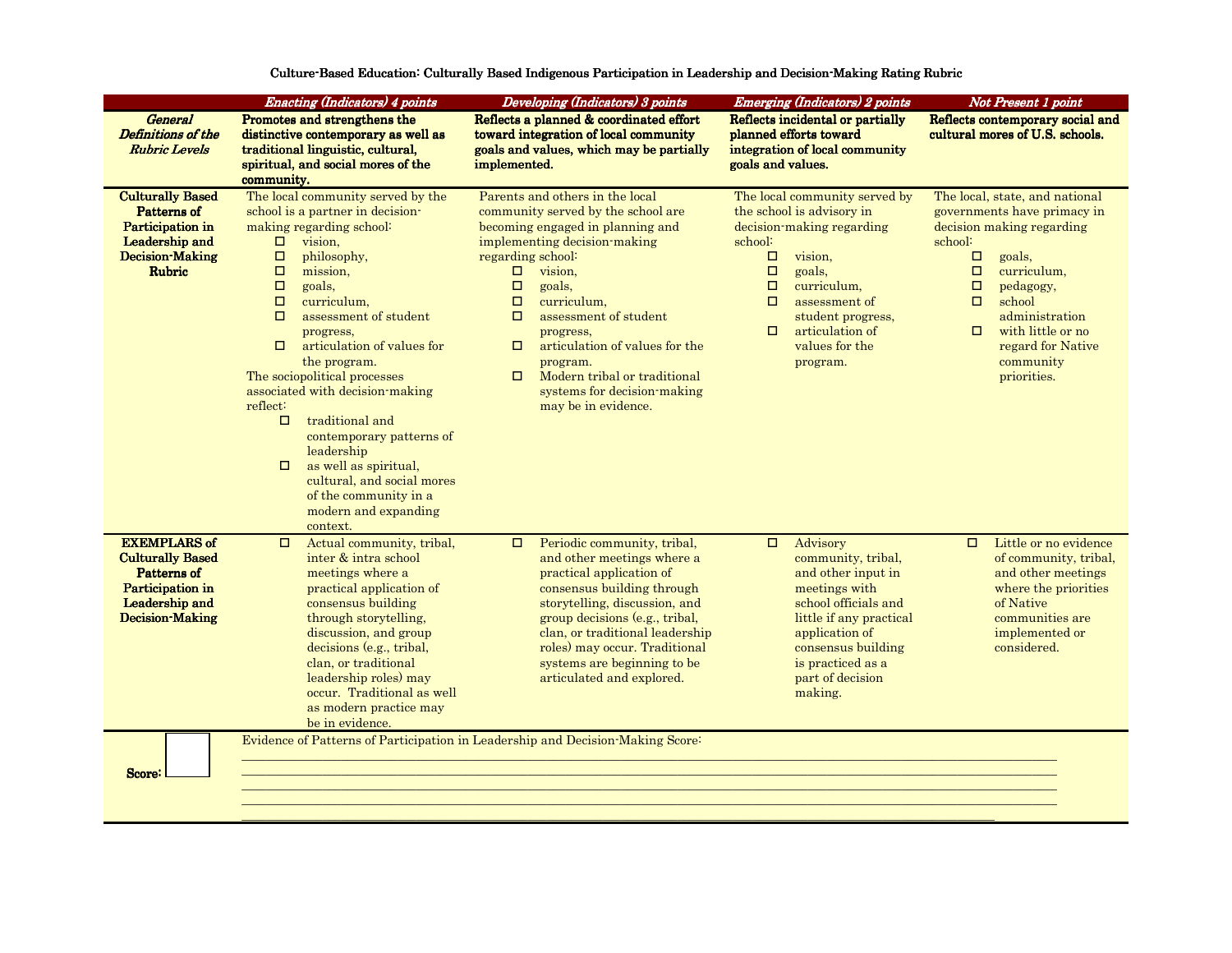|                                                                                                         | <b>Enacting (Indicators) 4 points</b>                                                                                                                                                                                                                                                                                                                                                                                                                               | Developing (Indicators) 3 points                                                                                                                                                                                                                                                                                                                                                            | <b>Emerging (Indicators) 2</b><br>points                                                                                                                                                                                                                                                                                                     | <b>Not Present 1 point</b>                                                                                                                                                                                  |  |  |  |  |
|---------------------------------------------------------------------------------------------------------|---------------------------------------------------------------------------------------------------------------------------------------------------------------------------------------------------------------------------------------------------------------------------------------------------------------------------------------------------------------------------------------------------------------------------------------------------------------------|---------------------------------------------------------------------------------------------------------------------------------------------------------------------------------------------------------------------------------------------------------------------------------------------------------------------------------------------------------------------------------------------|----------------------------------------------------------------------------------------------------------------------------------------------------------------------------------------------------------------------------------------------------------------------------------------------------------------------------------------------|-------------------------------------------------------------------------------------------------------------------------------------------------------------------------------------------------------------|--|--|--|--|
| <b>General Definitions</b><br>of the Rubric Levels                                                      | Promotes and strengthens the<br>distinctive contemporary as well as<br>traditional linguistic, cultural,<br>spiritual, and social mores of the<br>community.                                                                                                                                                                                                                                                                                                        | Reflects a planned & coordinated effort<br>toward integration of local community<br>goals and values, which may be partially<br>implemented.                                                                                                                                                                                                                                                | Reflects incidental or<br>partially planned efforts<br>toward integration of local<br>community goals and values.                                                                                                                                                                                                                            | Reflects contemporary social<br>and cultural mores of U.S.<br>schools.                                                                                                                                      |  |  |  |  |
| <b>Culturally Based</b><br>Methods of<br><b>Assessing Student</b><br>Performance<br>Rubric              | Assessment of student performance<br>is carried out:<br>in the language of<br>$\Box$<br>instruction,<br>is based on the local<br>$\Box$<br>curriculum.<br>$\Box$<br>is used to adjust pedagogy<br>and curricular approaches<br>for individual students<br>and classroom practice.<br>Schools and parents monitor<br>progress of both students and<br>teachers for decisions on:<br>curricular.<br>$\Box$<br>$\Box$<br>management,<br>$\Box$<br>pedagogical changes. | Assessment of student performance is in<br>the developmental stage and there are<br>plans:<br>$\Box$<br>to assess student progress in<br>the language of instruction<br>and the local curriculum,<br>for adjusting pedagogy and<br>$\Box$<br>curricular approaches for<br>individual student and<br>classroom practice.<br>Testing and editing of<br>$\Box$<br>instruments is taking place. | Discussion and/or planning<br>is taking place:<br>for assessment of<br>student progress<br>in the language<br>of instruction<br>and the local<br>curriculum,<br>□<br>for adjusting<br>pedagogy and<br>curricular<br>approaches for<br>individual<br>student and<br>classroom<br>practice.                                                    | Testing and<br>$\Box$<br>assessment of<br>student academic<br>progress in the<br>National or Official<br>Language is used<br>exclusively in the<br>schools for all<br>students.                             |  |  |  |  |
| <b>EXEMPLARS of</b><br><b>Culturally Based</b><br>Methods of<br><b>Assessing Student</b><br>Performance | Curriculum-based<br>$\Box$<br>measurements in reading,<br>mathematics, writing, and<br>oral proficiency are being<br>used in the classroom in<br>the language of instruction<br>and are carried out and<br>used by the classroom<br>instructor to monitor<br>student progress.<br>□<br>Program content and<br>direction are also affected<br>by the assessment<br>program.                                                                                          | Curriculum-based<br>$\Box$<br>measurements are in the<br>process of being developed for<br>reading, mathematics,<br>writing, and oral proficiency<br>for planned use of monitoring<br>and analyzing student<br>academic progress and<br>program priorities.                                                                                                                                 | School<br>$\Box$<br>administrators<br>and teachers are<br>collecting<br>information on<br>different methods<br>of assessing<br>student<br>performance and<br>discussing the idea<br>of using<br>appropriate<br>linguistic and<br>culturally based<br>assessment tools.<br>but they have not<br>yet tested or<br>developed such<br>materials. | Standardized tests<br>$\Box$<br>in the National<br>Language are used<br>to monitor student<br>progress, even where<br>a heritage or<br>indigenous language<br>is used as the<br>language of<br>instruction. |  |  |  |  |
| Score:                                                                                                  | Evidence of Methods of Assessing Student Performance Score:                                                                                                                                                                                                                                                                                                                                                                                                         |                                                                                                                                                                                                                                                                                                                                                                                             |                                                                                                                                                                                                                                                                                                                                              |                                                                                                                                                                                                             |  |  |  |  |

\_\_\_\_\_\_\_\_\_\_\_\_\_\_\_\_\_\_\_\_\_\_\_\_\_\_\_\_\_\_\_\_\_\_\_\_\_\_\_\_\_\_\_\_\_\_\_\_\_\_\_\_\_\_\_\_\_\_\_\_\_\_\_\_\_\_\_\_\_\_\_\_\_\_\_\_\_\_\_\_\_\_\_\_\_\_\_\_\_\_\_\_\_\_\_\_\_\_\_\_\_\_\_\_\_\_\_\_\_\_\_\_\_\_\_\_\_\_\_\_\_

#### Culture-Based Education: Culturally Based Indigenous Methods of Assessing Student Performance Rating Rubric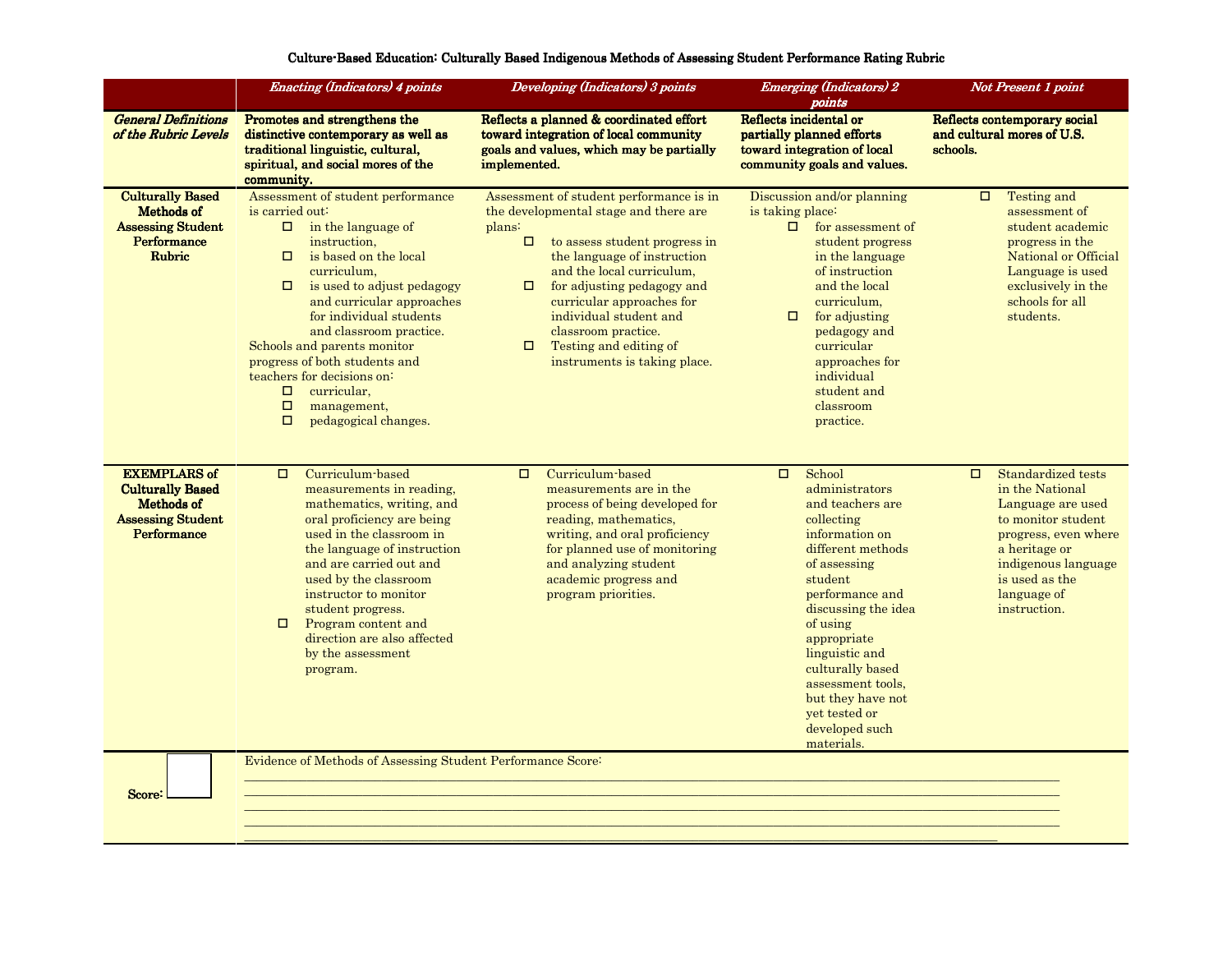## **STANDARDS PERFORMANCE CONTINUUM FOR PROFESSIONAL DEVELOPMENT (PD-SPC): TEACHING AND LEARNING CREDE'S STANDARDS FOR EFFECTIVE PEDAGOGY**

|                                                                                                        | (0) NOT<br><b>OBSERVED</b>                                                    | (1) EMERGING                                                                                                                                                                                                                                      | (2) DEVELOPING                                                                                                                                                                            | (3) ENACTING                                                                                                                                                                                                       | (4) INTEGRATING                                                                                                                                                      |
|--------------------------------------------------------------------------------------------------------|-------------------------------------------------------------------------------|---------------------------------------------------------------------------------------------------------------------------------------------------------------------------------------------------------------------------------------------------|-------------------------------------------------------------------------------------------------------------------------------------------------------------------------------------------|--------------------------------------------------------------------------------------------------------------------------------------------------------------------------------------------------------------------|----------------------------------------------------------------------------------------------------------------------------------------------------------------------|
| <b>General Definition</b>                                                                              | The standard is not<br>observed.                                              | One or more elements of the<br>standard are enacted.                                                                                                                                                                                              | The teacher designs and<br>enacts activities that<br>demonstrate a partial<br>enactment of the standard.                                                                                  | The teacher designs,<br>enacts, and assists in<br><i>activities that</i><br>demonstrate a complete<br>enactment of the<br>standard.                                                                                | The teacher designs, enacts, and<br>assists in activities that<br>demonstrate skillful integration of<br>multiple standards simultaneously.                          |
| <b>Joint Productive</b><br><b>Activity</b><br><b>Teacher and Students</b><br><b>Producing Together</b> | Students work<br>independently of<br>one another.                             | Students either (a)<br>occasionally assist one another<br>while they work on their own<br>products, (b) are instructed in<br>how to work in groups, or (c)<br>contribute individual work,<br>not requiring collaboration, to<br>a shared product. | Either (a) the teacher and<br>students collaborate on a<br>shared product in a whole-<br>class setting, or (b)<br>students collaborate on<br>shared products in pairs or<br>small groups. | The teacher and a small<br>group of students<br>collaborate on a shared<br>product (all students will<br>have the opportunity to<br>work with the teacher in a<br>small group).                                    | The teacher designs, enacts, and<br>collaborates in joint productive<br>activities that demonstrate skillful<br>integration of multiple standards<br>simultaneously. |
| Language & Literacy<br>Development<br>Developing Language<br>and Literacy Across<br>the Curriculum     | Instruction is<br>dominated by<br>teacher talk.                               | Either (a) the teacher<br>explicitly models appropriate<br>language, (b) students engage<br>in brief, repetitive, or drill-like<br>reading, writing, or speaking<br>activities, or (c) students<br>engage in social talk while<br>working.        | Students have structured<br>opportunities for extended<br>reading, writing, or<br>speaking.                                                                                               | Students engage in<br>extended reading,<br>writing, or speaking<br>activities that require<br>them to use academic<br>language, AND the<br>teacher assists students by<br>questioning, rephrasing,<br>or modeling. | The teacher designs, enacts, and<br>assists in language development<br>activities that demonstrate skillful<br>integration of multiple standards<br>simultaneously.  |
| Contextualization<br><b>Making Meaning,</b><br>Connecting<br>School to Students' Lives                 | New information is<br>presented in an<br>abstract.<br>disconnected<br>manner. | The teacher either (a) includes<br>something familiar to students<br>in instruction, (b) connects<br>classroom activities by theme,<br>or (c) includes parents or<br>community members in<br>activities or instruction.                           | The teacher makes explicit<br>connections between<br>students' prior knowledge<br>and the instructional<br>activities.                                                                    | New activities draw<br>extensively on students'<br>prior knowledge and<br>experience.                                                                                                                              | The teacher designs, enacts, and<br>assists in contextualized activities<br>that demonstrate skillful<br>integration of multiple standards<br>simultaneously.        |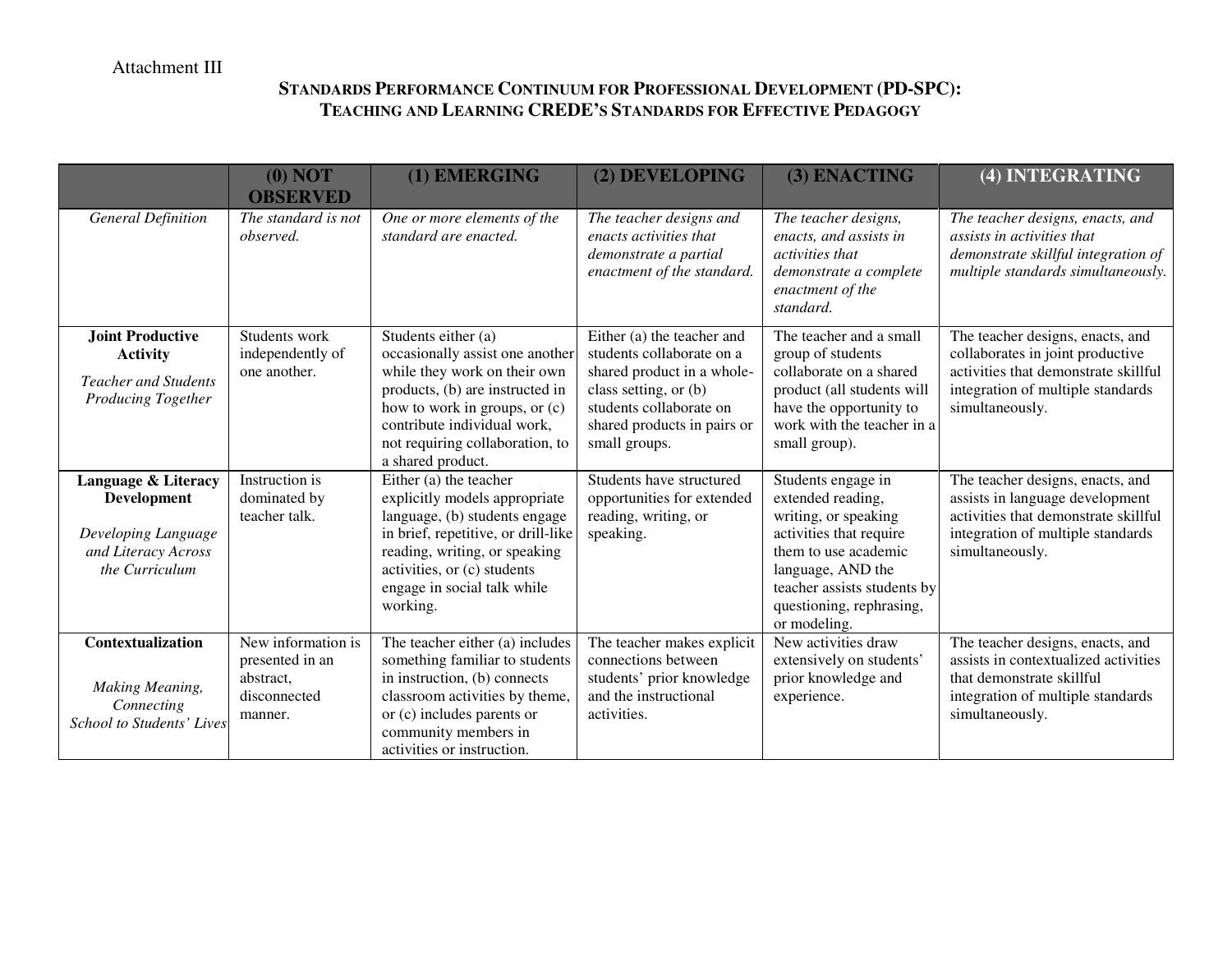|                                                                                           | (0) NOT<br><b>OBSERVED</b>                                                                                         | (1) EMERGING                                                                                                                                                                                                                                                             | (2) DEVELOPING                                                                                                                                                                    | (3) ENACTING                                                                                                                                                                                                                                          | (4) INTEGRATING                                                                                                                                                 |
|-------------------------------------------------------------------------------------------|--------------------------------------------------------------------------------------------------------------------|--------------------------------------------------------------------------------------------------------------------------------------------------------------------------------------------------------------------------------------------------------------------------|-----------------------------------------------------------------------------------------------------------------------------------------------------------------------------------|-------------------------------------------------------------------------------------------------------------------------------------------------------------------------------------------------------------------------------------------------------|-----------------------------------------------------------------------------------------------------------------------------------------------------------------|
| <b>Challenging</b><br><b>Activities</b><br><b>Teaching Complex</b><br><b>Thinking</b>     | Activities rely on<br>repetition, recall, or<br>duplication to<br>produce factual or<br>procedural<br>information. | The teacher either (a)<br>accommodates students'<br>varied ability levels, (b) sets<br>standards for student<br>performance, or (c) provides<br>students with feedback on<br>their performance, though<br>tasks are based on factual or<br>procedural information.       | Instructional activities are<br>challenging <sup>1</sup> (see definition of<br>Challenging Activities in<br>Glossary).                                                            | Instructional activities are<br>challenging. $1$ Also, the teacher<br>assesses and assists student<br>understanding through<br>modeling, instructing,<br>encouraging, or questioning,<br>and students receive feedback<br>on their work.              | The teacher designs, enacts,<br>and assists in challenging<br>activities that demonstrate<br>skillful integration of multiple<br>standards simultaneously.      |
| <b>Instructional</b><br><b>Conversation</b><br><b>Teaching Through</b><br>Conversation    | Lecture or whole-<br>class instruction<br>predominates.                                                            | In conversation with<br>individuals or small groups,<br>the teacher either (a) interacts<br>in ways that are comfortable<br>for students, (b) uses<br>questioning, listening, or<br>rephrasing to elicit student<br>$talk$ , or (c) converses on a<br>nonacademic topic. | The teacher converses with a<br>small group of students on an<br>academic topic and elicits<br>student talk by questioning,<br>listening, and responding to<br>students.          | The teacher has a planned,<br>goal-directed conversation with<br>a small group of students on an<br>academic topic; elicits talk by<br>questioning, listening, and<br>responding; and inquires about<br>students' views, judgments, or<br>rationales. | The teacher designs, enacts,<br>and assists in instructional<br>conversations that demonstrate<br>skillful integration of multiple<br>standards simultaneously. |
| <b>Modeling</b><br>Learning Through<br><i><b>Observation</b></i>                          | Students begin<br>working<br>immediately<br>following a verbal<br>explanation.                                     | The teacher, or student,<br>models behaviors, thinking<br>processes, or procedures, but<br>does not provide an<br>opportunity for students to<br>practice.                                                                                                               | The teacher provides a model<br>of a completed product that<br>students then make, or<br>models the behaviors,<br>thinking processes, or<br>procedures necessary for the<br>task. | The teacher provides a model<br>of a completed product that<br>students then make, or models<br>the behaviors, thinking<br>processes, or procedures<br>necessary for the task, and<br>assists students practice.                                      | The teacher designs, enacts,<br>and assists in modeling<br>activities that demonstrate<br>skillful integration of multiple<br>standards simultaneously.         |
| <b>Student Directed</b><br><b>Activity</b><br>Encourage Student<br><b>Decision Making</b> | Students work on<br>tasks designed and<br>assigned by the<br>teacher.                                              | Students choose the subject or<br>topic for an assigned task.                                                                                                                                                                                                            | Students select from among<br>activities developed by the<br>teacher.                                                                                                             | Students generate learning<br>topics or develop learning<br>activities.                                                                                                                                                                               | The teacher designs, enacts,<br>and assists in student directed<br>activities that demonstrate<br>skillful integration of multiple<br>standards simultaneously. |

 $\bullet$  <sup>1</sup> Students generate new knowledge by using information to perform complex tasks that require various forms of elaboration such as analysis, synthesis, or evaluation.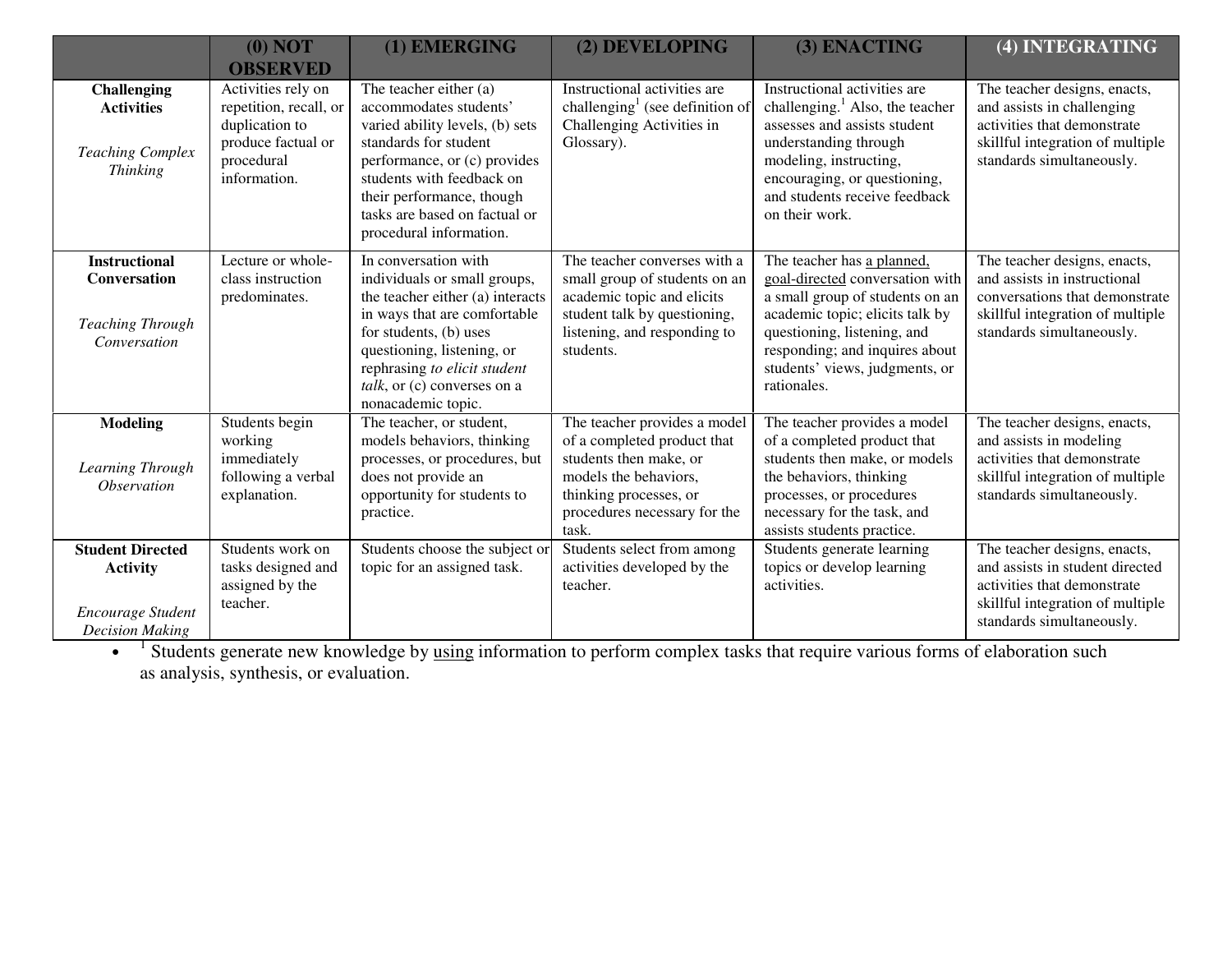#### **Glossary of Terms**

**Academic Goal:** In an Instructional Conversation, the academic goal is the development of thematic or conceptual understanding.

**Assistance:** Assistance is a two-part process in which the teacher first assesses student knowledge and skills, then responsively assists development. Types of assistance may include:

- Modeling: providing a demonstration.
- Feedback: providing information about student performance as compared with a standard.
- Contingency Management: providing rewards or punishments contingent on student performance.
- Questioning: providing questions that guide students to advance their understanding.
- Instructions: providing clear verbal directions for performance.
- Cognitive Structuring: providing explanations or rules for proceeding.
- Task Structuring: providing assistance by segmenting or sequencing portions of the task.

**Challenging Activities:** Activities that advance student understanding to more complex levels.

- the 'why' is addressed, not merely the 'what' or the 'how to.'
- the activity requires that students generate knowledge or *use* or *elaborate on* information provided (apply, interpret, categorize, order, evaluate, summarize, synthesize, analyze, explore, experiment, determine cause and effect, formulate and solve problems, explore patterns, make conjectures, generalize, justify, make judgments).
- the teacher connects the content or activity to a broader concept or abstract idea to advance student understanding.
- the teacher provides instruction in critical thinking, or problem solving or metacognitive strategies.

**Collaboration**: Joint activity that results in shared ownership, authorship, use, or responsibility for a product. It can also include division of labor for coordinated subsections. Mere turn taking does not constitute division of labor and, to be considered collaboration, an activity must include interaction between participants. Coordinated activities such as morning message or calisthenics are rated at the Emerging level for JPA (Joint Productive Activity).

**Content Vocabulary:** Language development may occur in the context of literacy or in English language lessons. Therefore, we broadly define content vocabulary to include either academic language use in literacy lessons or standard English language when that is the goal of instruction. **Instructional Conversation (IC):** IC's include all participants whose contributions are connected to, or extend, the comments and ideas of other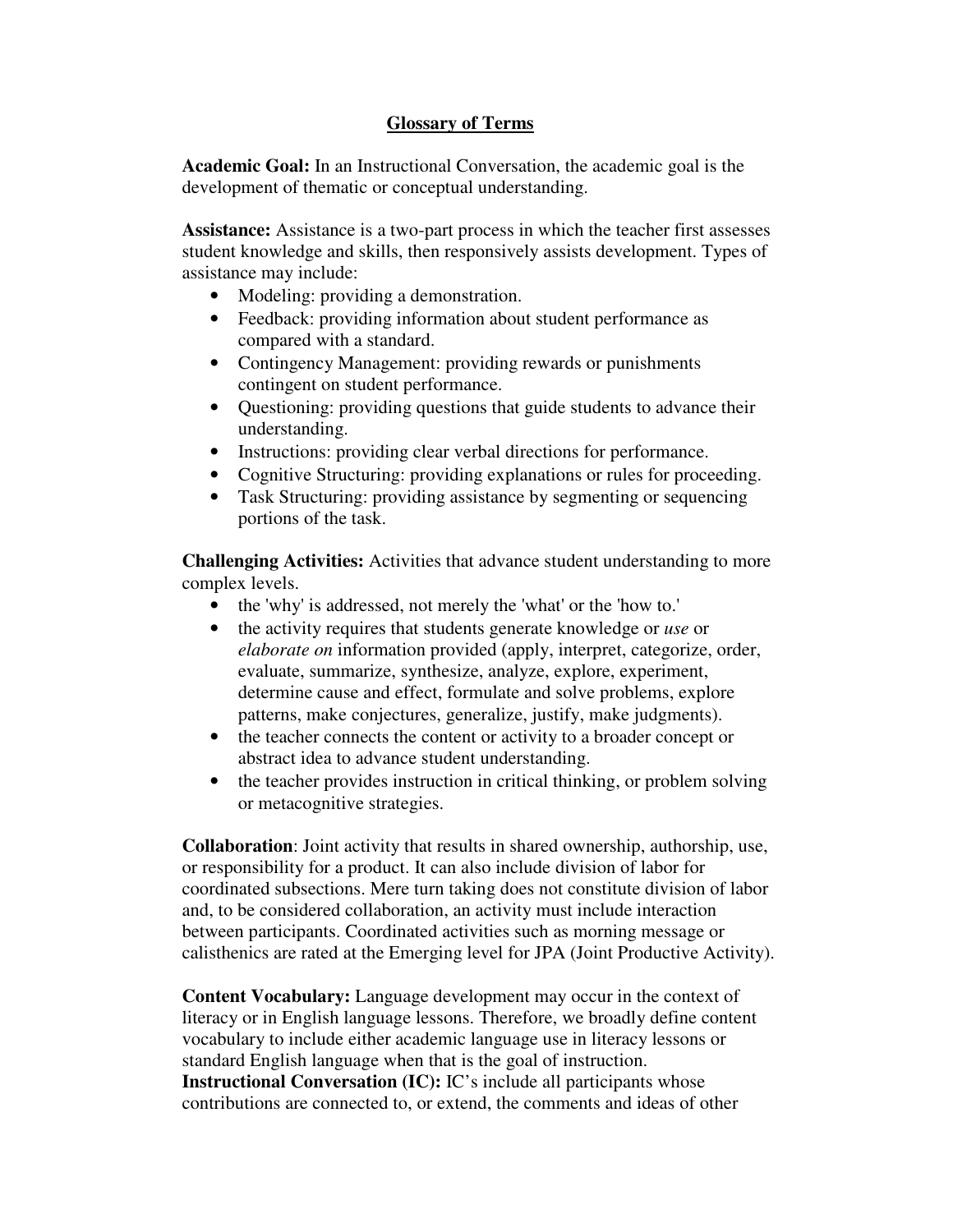participants. In contrast, directed-discussions focus less on developing conceptual understanding and more on known-answer questions and skill development. Instructional conversation focuses on broad topics, main ideas, themes, or concepts; is responsive to student contributions; includes participation structures that are familiar to students; and includes open-ended questions and sustained dialogue on a single topic. A precondition or precursor of conversation is discourse between teacher and student(s) that is extended to at least two speech turns each, with each turn consisting of more than just providing an answer or providing a fact (responses to convergent teacher questions).

**Incidental Connections:** The teacher (a) makes connections between students' experience or knowledge from home, school, or community and the new activity/information on an ad hoc basis to assist understanding, or (b) prompts students to make connections.

**Integrates the New Activity/Information with what Students already Know from Home, School, or Community**: (a) students' knowledge or experience is integrated with new information, (b) the basis of the activity is personally relevant to students' lives; or (c) students apply school knowledge in an authentic activity.

**Integration:** A single activity integrating three or more standards at the enacting level.

**Product:** Products may be tangible or intangible. Examples of tangible products: worksheet, essay, report, pottery, word-web, a math problem solved on the blackboard, play, skit, game, debate. Intangible products may be found in such activities as 'story time,' introductory lectures, some ICs (the product is an accurate or elaborated understanding of a concept, procedure, idea), or some PE activities (increased physical fitness is the product, though not joint). The intangible products are an achieved physical, psychological, or social state that integrates a series of actions.

**Standards for Student Performance:** Performance standards go beyond *what* to do and address the *quality* of student work. Standards may be in the form of a checklist or a rubric, or may be implicitly expressed through teacher expectations.

**Students' Views:** In an Instructional Conversation, questioning students on their views is inclusive of students' prior knowledge or experience related to the goal of the conversation.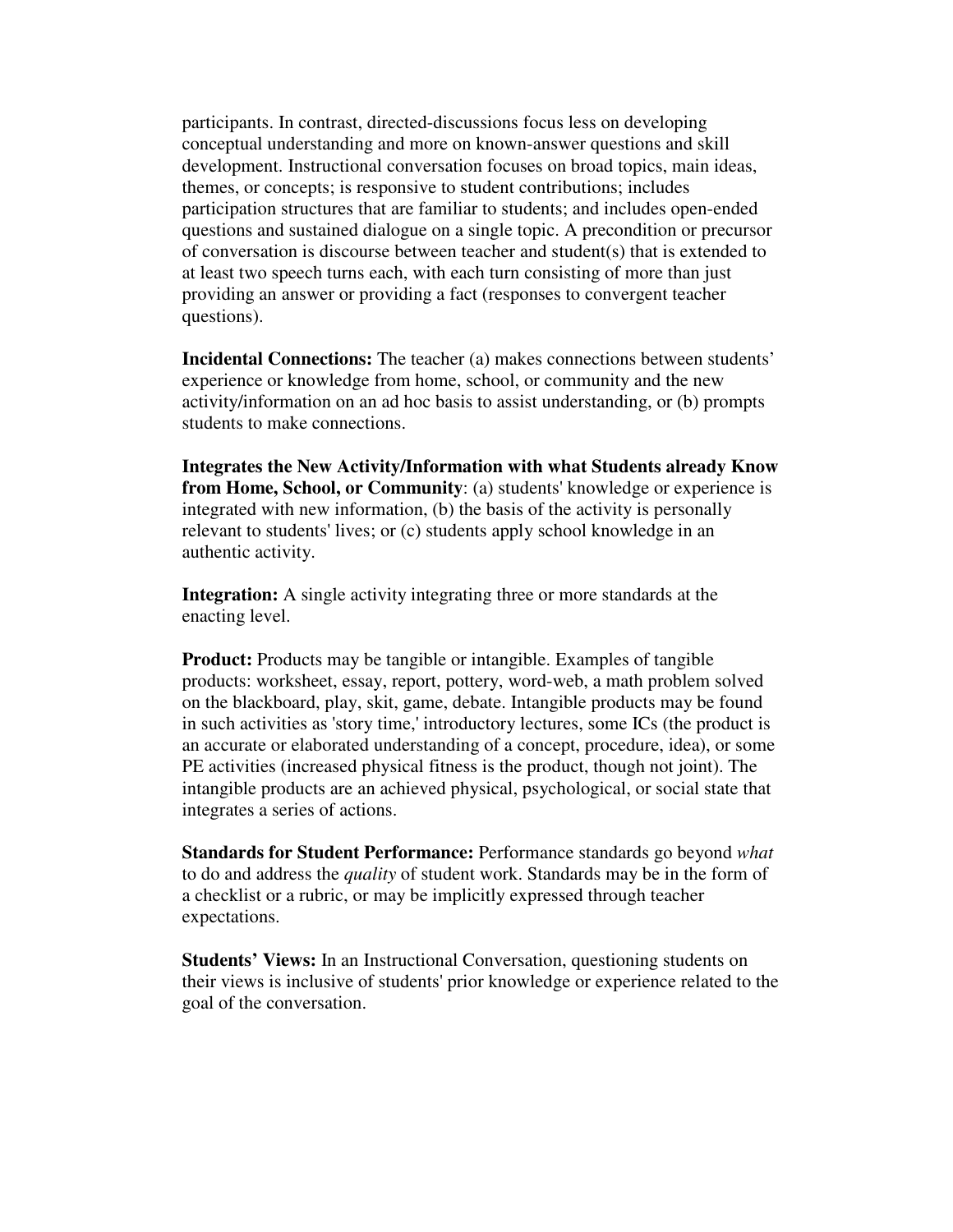#### Attachment IV

#### **STANDARDS PERFORMANCE CONTINUUM OBSERVATION FORM**

| <b>Teacher</b>                                                                                 |                 |                                               | <b>Date</b>                           | #Stds | Subj | Grade | Time | <b>JPA</b> | LID                           | <b>CTX</b> | <b>CA</b> | $\overline{\mathbf{IC}}$ | MD | <b>SDA</b> |
|------------------------------------------------------------------------------------------------|-----------------|-----------------------------------------------|---------------------------------------|-------|------|-------|------|------------|-------------------------------|------------|-----------|--------------------------|----|------------|
|                                                                                                | <b>Observer</b> | <b>School</b>                                 |                                       |       |      |       |      |            |                               |            |           |                          |    |            |
|                                                                                                |                 |                                               |                                       |       |      |       |      |            |                               |            |           |                          |    |            |
| <b>Activity/Description:</b>                                                                   |                 |                                               |                                       |       |      |       |      |            |                               |            |           |                          |    |            |
|                                                                                                |                 |                                               |                                       |       |      |       |      |            |                               |            |           |                          |    |            |
|                                                                                                |                 |                                               |                                       |       |      |       |      |            |                               |            |           |                          |    |            |
|                                                                                                |                 |                                               |                                       |       |      |       |      |            |                               |            |           |                          |    |            |
|                                                                                                |                 |                                               |                                       |       |      |       |      |            |                               |            |           |                          |    |            |
|                                                                                                |                 |                                               |                                       |       |      |       |      |            |                               |            |           |                          |    |            |
|                                                                                                |                 |                                               |                                       |       |      |       |      |            |                               |            |           |                          |    |            |
|                                                                                                |                 |                                               |                                       |       |      |       |      |            |                               |            |           |                          |    |            |
|                                                                                                |                 |                                               |                                       |       |      |       |      |            |                               |            |           |                          |    |            |
|                                                                                                |                 |                                               |                                       |       |      |       |      |            |                               |            |           |                          |    |            |
|                                                                                                |                 |                                               |                                       |       |      |       |      |            |                               |            |           |                          |    |            |
|                                                                                                |                 |                                               |                                       |       |      |       |      |            |                               |            |           |                          |    |            |
|                                                                                                |                 |                                               |                                       |       |      |       |      |            |                               |            |           |                          |    |            |
|                                                                                                |                 |                                               |                                       |       |      |       |      |            |                               |            |           |                          |    |            |
|                                                                                                |                 |                                               |                                       |       |      |       |      |            |                               |            |           |                          |    |            |
|                                                                                                |                 |                                               |                                       |       |      |       |      |            |                               |            |           |                          |    |            |
|                                                                                                |                 |                                               |                                       |       |      |       |      |            |                               |            |           |                          |    |            |
|                                                                                                |                 |                                               |                                       |       |      |       |      |            |                               |            |           |                          |    |            |
|                                                                                                |                 |                                               |                                       |       |      |       |      |            |                               |            |           |                          |    |            |
|                                                                                                |                 |                                               |                                       |       |      |       |      |            |                               |            |           |                          |    |            |
|                                                                                                |                 |                                               |                                       |       |      |       |      |            |                               |            |           |                          |    |            |
|                                                                                                |                 |                                               |                                       |       |      |       |      |            |                               |            |           |                          |    |            |
|                                                                                                |                 |                                               |                                       |       |      |       |      |            | <b>CTX:</b> Contextualization |            |           |                          |    |            |
| Joint Productive Activity<br>JPA:<br><b>Challenging Activities</b><br>$\underline{\text{CA:}}$ |                 | <b>LLD:</b> Language and Literacy Development | <b>IC:</b> Instructional Conversation |       |      |       |      |            |                               |            |           |                          |    |            |
|                                                                                                |                 |                                               | STANDARDS PERFORMANCE CONTINUUM       |       |      |       |      |            |                               |            |           |                          |    |            |